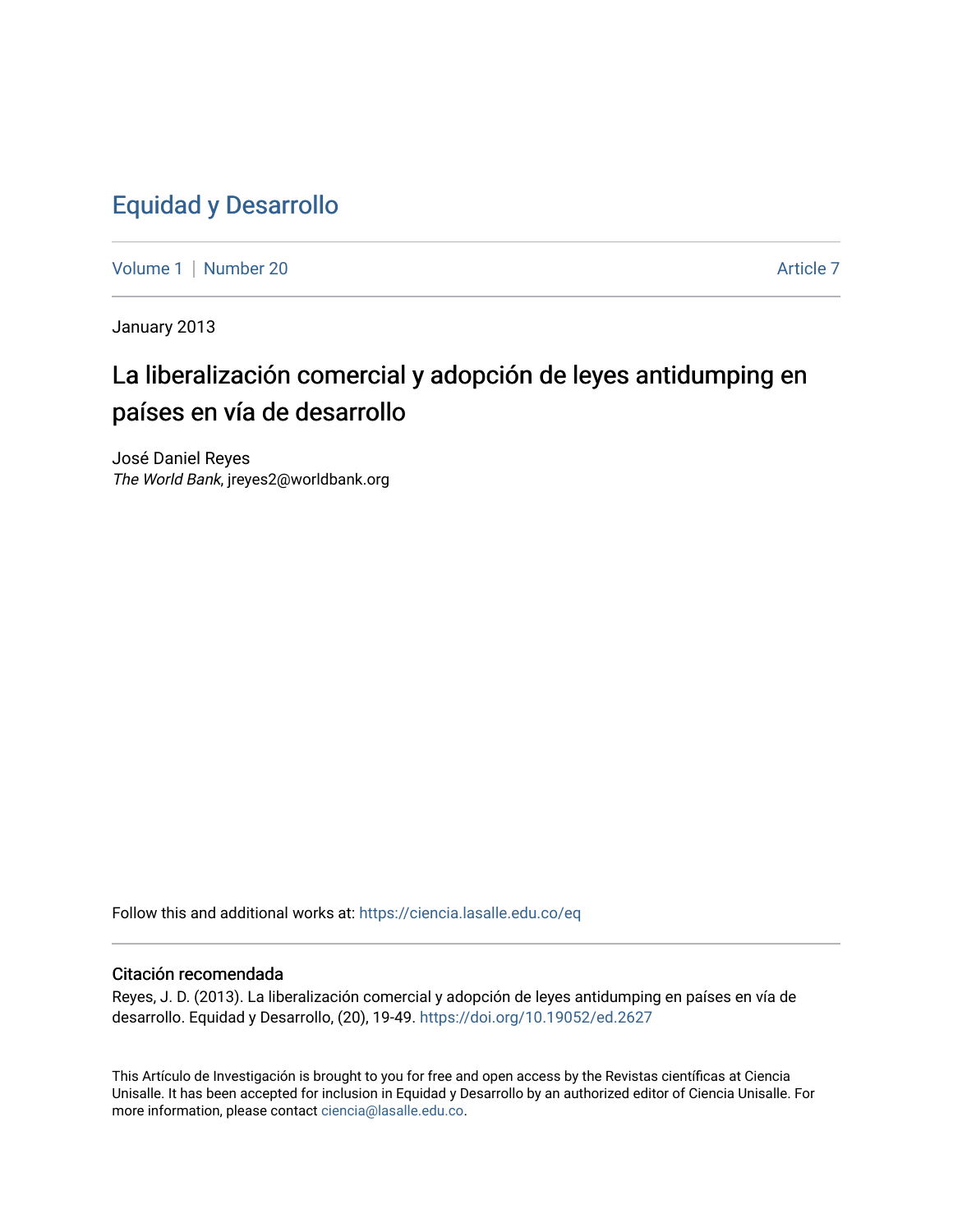# **Trade Liberalization and the Adoption of Antidumping Laws in Developing Countries\***

José Daniel Reyes\*\*

#### **Abstract**

I propose a theoretical model to explain the heterogeneity observed in the adoption of antidumping laws by small developing countries in an environment of multilateral tariff reduction. The analysis is based on a three-stage game of trade policy determination with imperfect competition in differentiated products where the potential lobby for protection is reflected in the government's objective function and where tariffs may be bound due to multilateral trade agreements. This framework implies that the implementation of this administrative protection device is the government's best response when multilateral bound tariffs reach a sufficiently low threshold. The heterogeneity in the adoption decision is explained by the relative size of the domestic market, the degree of product differentiation and political economy motives. Relatively large economies, highly competitive domestic markets, and countries with high domestic lobbying pressure for protection enact antidumping legislation sooner.

#### **Keywords**

Optimal trade policy, intra-industry trade, product differentiation

F12, F13, L13 **JEL Classification**

How to cite this article: Reyes, J. D. (2013). Trade Liberalization and the Adoption of Antidumping Laws in Developing Countries. *Equidad* & *Desarrollo* (20), 19-49.

Fecha de recepción: 24 de marzo del 2013 • Fecha de aceptación: 15 de julio del 2013

This paper is a result of the research made by the author on behalf of the PhD Dissertation in partial fulfillment of the requirements for the degree of Doctor of Philosophy in Economics at Georgetown University, Washington D.C. on 2010.

<sup>\*\*</sup> Trade economist in the International Trade Department of The World Bank. Washington D.C., Ph.D., Economics, Georgetown University, USA; M.A., Economics, Georgetown University, USA; B.A., Economics, Universidad de los Andes, Colombia . E-mail: *jreyes2@worldbank.org*.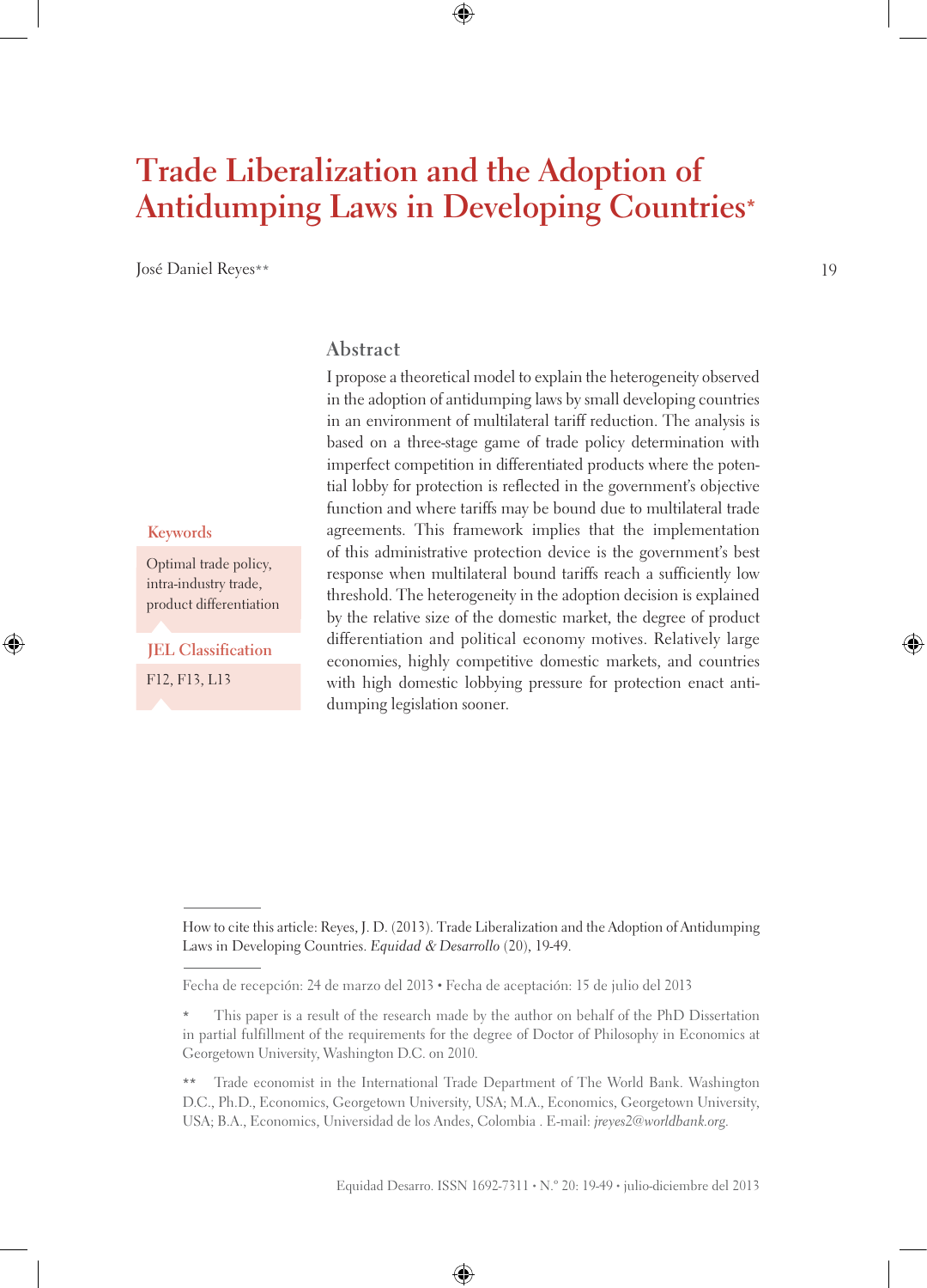#### **Palabras clave**

Política comercial óptima, comercio intraindustrial, diferenciación de productos

#### **Palavras chave**

Política comercial ótima, comércio intraindustrial, diferenciação de produtos

### **La liberalización comercial y adopción de leyes**  *antidumping* **en países en vía de desarrollo**

#### **Resumen**

Se propone un modelo teórico para explicar la heterogeneidad observada en la adopción de leyes *antidumping* por pequeños países en vía de desarrollo en un contexto de reducción arancelaria multilateral. El análisis se basa en un juego de tres etapas de determinación de política comercial con competencia imperfecta en productos diferenciados, donde la posible presión para la protección se refleja en la función objetivo del gobierno y donde los aranceles se pueden consolidar como resultado de acuerdos comerciales multilaterales. Este marco implica que la aplicación de este dispositivo de protección administrativa es la mejor respuesta del gobierno cuando los aranceles consolidados multilaterales alcanzan un umbral los suficientemente bajo. La heterogeneidad en la decisión de adopción se explica por el tamaño relativo del mercado nacional, el grado de diferenciación de los productos y los motivos de economía política. Las relativamente grandes economías, los mercados nacionales altamente competitivos y los países con una alta presión interna para la protección promulgan leyes *antidumping* mucho más rápido.

### **A liberalização comercial e adoção de leis**  *antidumping* **em países em desenvolvimento**

#### **Resumo**

Proponhe-se um modelo teórico para explicar a heterogeneidade observada na adoção de leis antidumping por pequenos países em via de desenvolvimento em um contexto de redução tarifária multilateral. A análise baseia-se em um jogo de três etapas de determinação de política comercial com competência imperfeita em produtos diferenciados, onde a possível pressão para a proteção seja refletida na função objetivo do governo e onde as tarifas possam se consolidar como resultado de acordos comerciais multilaterais. Este marco implica que a aplicação deste dispositivo de proteção administrativa é a melhor resposta do governo quando as tarifas consolidadas multilaterais alcançam um limiar suficientemente baixo. A heterogeneidade na decisão de adoção se explica pelo tamanho relativo do mercado nacional, o grau de diferenciação dos produtos, e os motivos de economia política. As relativamente grandes economias, os mercados nacionais altamente competitivos e os países com uma alta pressão interna para a proteção promulgam leis antidumping mais rapidamente.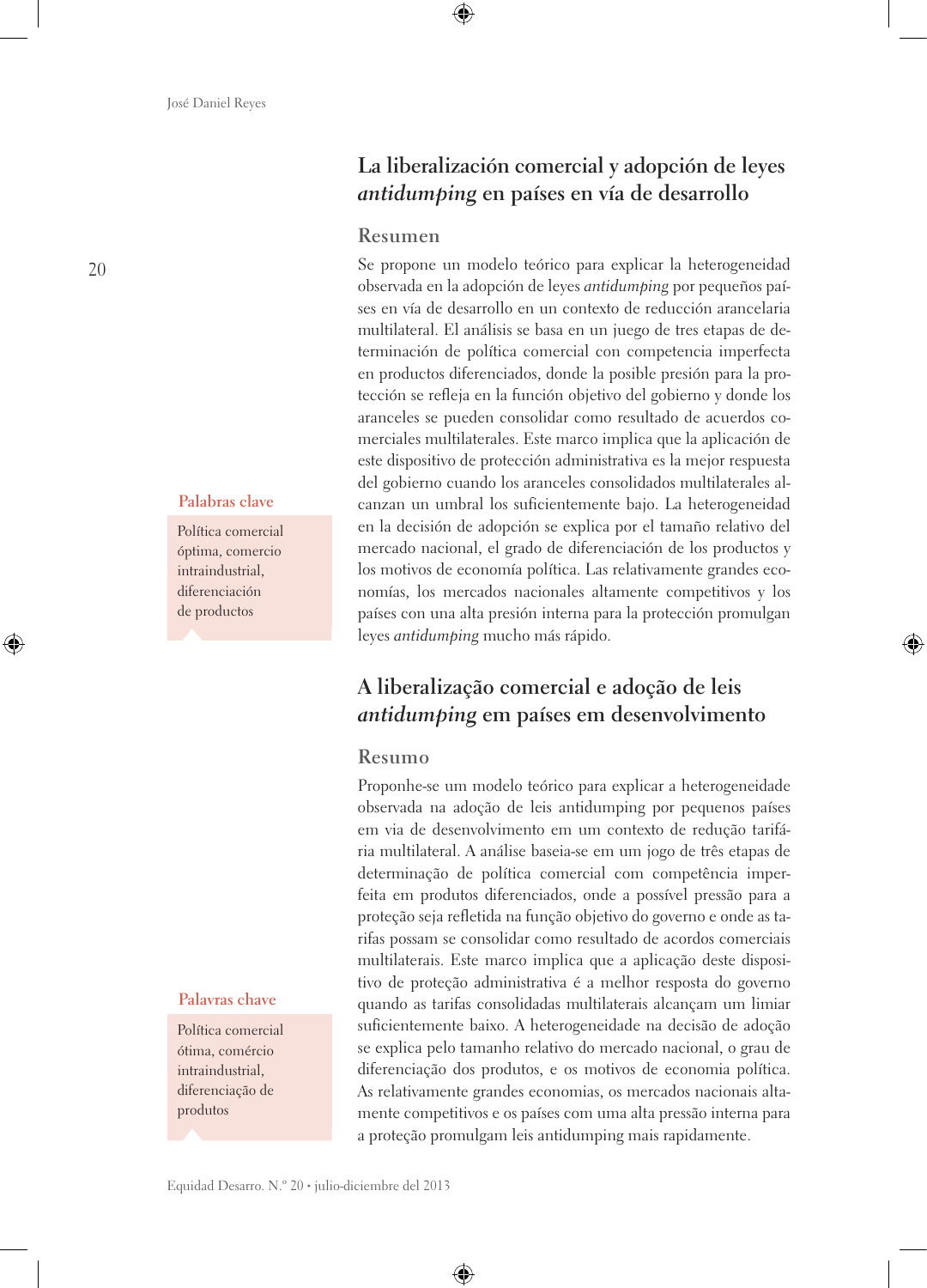## **Introduction**

The international trading system established by the General Agreement on Tariffs and Trade (GATT), and its successor, the World Trade Organization (WTO), has resulted in a multilateral tariff reduction around the world. However, concurrently with this trade liberalization episode, Non-Tariff Barriers (NTBs) have arisen as a mechanism to protect domestic industries. Among these NTBs, antidumping (AD) has been the preferred protectionism tool. Originally, it was primarily used by developed countries and later spread out among developing countries (Miranda et al., 1998; Prusa, 2001; Zanardi, 2004). The application of the AD procedure and the subsequent imposition of duties require a national AD legislation that must be aligned with the Uruguay Round AD Agreement that entered into force on January 1st, 1995.

This paper provides the first theoretical framework to understand the underlying motives that lead developing countries to adopt an AD legislation. The main purpose is to explain the heterogeneity observed in the adoption decision among developing countries in an environment of multilateral trade liberalization. One of the most important insights of the AD literature is that the mere presence of AD legislation can affect the behavior of firms, even if no AD duty is ever imposed (Blonigen & Prusa, 2001), and thus this model is not about the determinants of the use of AD protection—a murky issue in reality—but is instead about the underlying motives that influence a country's decision to adopt an AD law in the first place.AD is an exception to the GATT/WTO principle of non-discrimination. Provided that there is dumping, which is generally defined as exporting below "normal value", and that it causes or threatens material injury to domestic industry, a country is entitled to levy discriminatory duties on imports. Even though this legal apparatus was intended to deter predatory pricing in international trade, there is a consensus in AD literature that it has degraded to a quick and easy way to grant protection from import competition without violating WTO rules. Hence, dumping and injury determination has little connection with the intended economic motives to stop "unfair" trade. As Blonigen and Prusa (2003) argue, AD duties are simply the modern form of protection.

**<sup>1</sup>** Article VI of the GATT defines normal value as an export price lower than the price charged by the exporter in its own market or as pricing below production cost plus selling, general, and administrative expenses, and profits.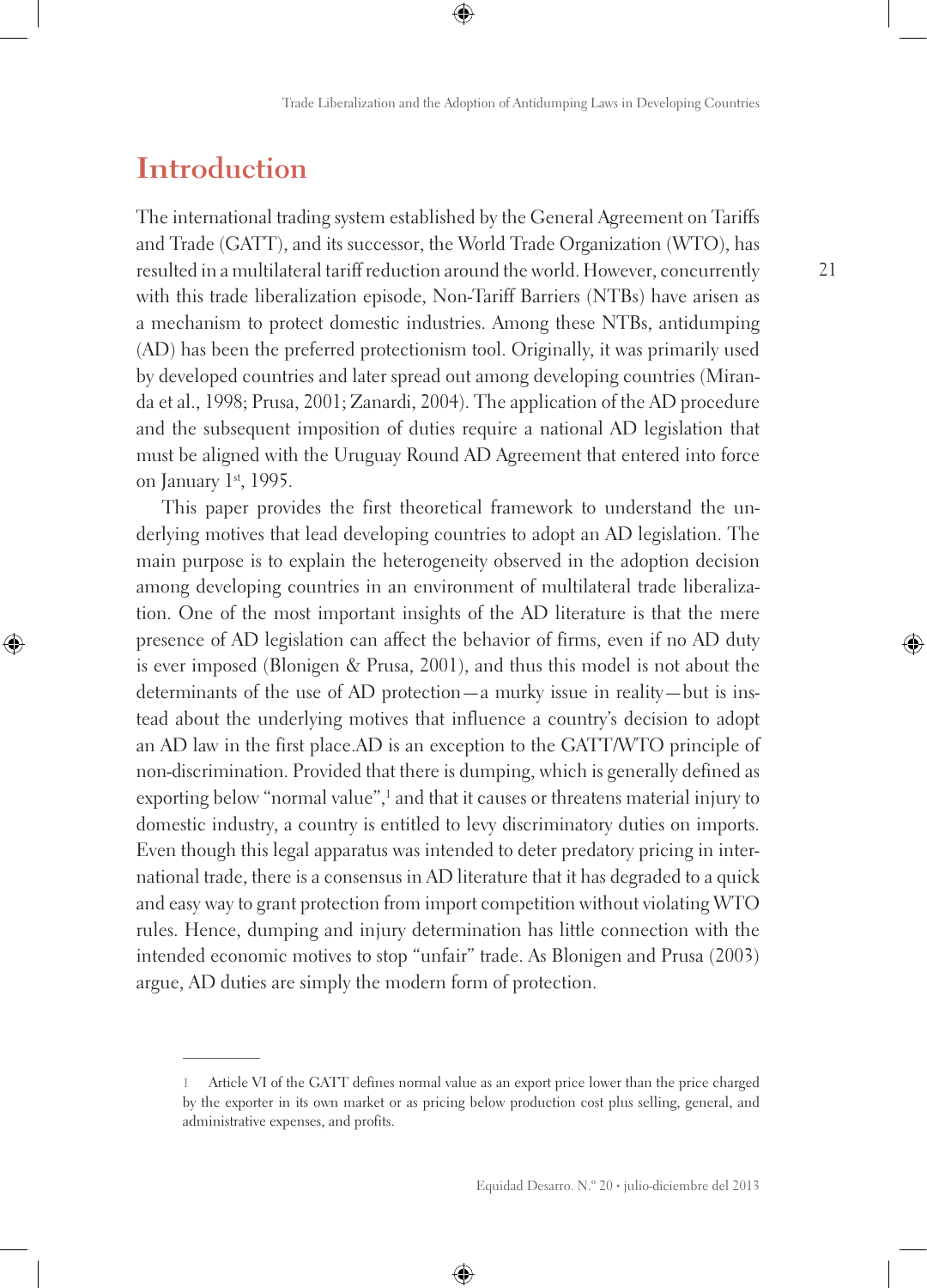While the developed world has had AD legislation in place for a long time, the past three decades have witnessed an increase in the adoption of AD laws in developing countries. In fact, by the end of the negotiations in the Tokyo Round in 1980, almost all developed countries had enacted AD legislation,<sup>2</sup> whereas only 15 developing countries had done so. Figure 1 illustrates the heterogeneity between developing countries in terms of the adoption decision after 1980 and highlights the multilateral trade rounds. Vandenbussche and Zanardi (2008) analyze the determinants of this proliferation of trade protection laws and the observed heterogeneity of the time of the adoption by using these data. They employ a duration analysis to find that retaliatory motive, past trade liberalization, and the size of the chemicals sector and the extent of steel imports are positively correlated with the probability of adopting AD legislation.



**Figure 1.** Multilateral Trade Rounds and Countries with AD Legislation

Source: Own elaboration.

This paper links the optimal tariff literature with the optimal AD policy literature under the possibility of exogenous multilateral binding tariffs. The analysis is based on a three-stage game of trade policy determination in a small developing economy with imperfect competition in differentiated products. The government chooses whether or not to adopt an AD legislation and sets the domestic tariff,

**2** Spain and Iceland enacted AD legislations in 1982 and 1987, respectively.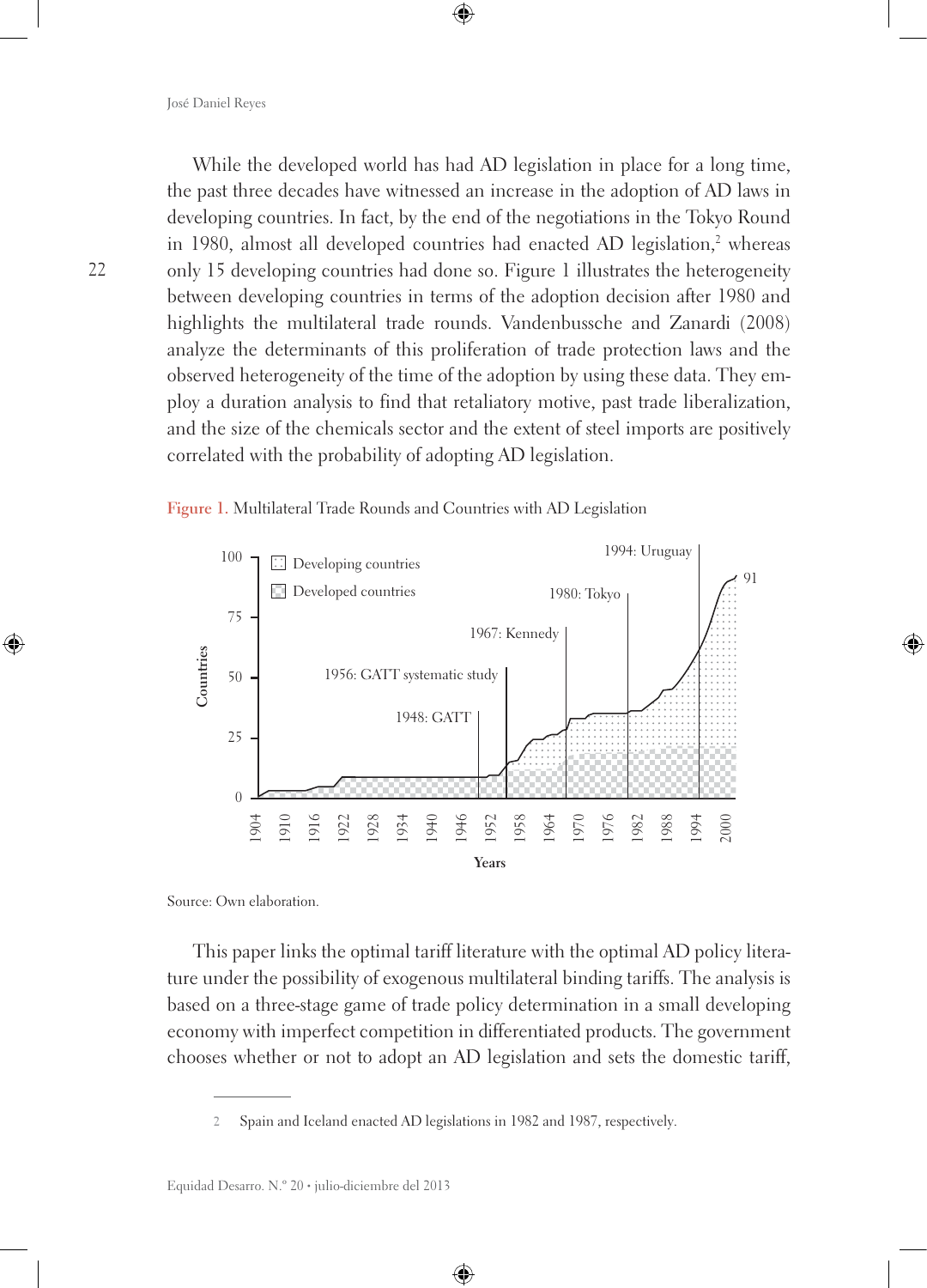which may be exogenously bound due to multilateral trade agreements, in the first and the second stage, respectively. In the third stage, duopoly competition occurs in a Cournot fashion between the domestic firm and the foreign firm. When setting tariffs, the government takes into account the lobbying pressure for protection that domestic firm can bring to bear.

This simple theoretical framework explains three key elements in the adoption decision in developing countries. First, dumping is a natural strategy of the foreign firm in the sense that it always takes place due to three features of the model (proposition 1): cross-country differences in size, the degree of product differentiation, and the extent of tariff protection. Second, progressive multilateral tariff reduction entails the existence of a threshold tariff where the government decides to adopt AD legislation in order to protect domestic industry from import competition (proposition 2). Third, the heterogeneity observed in the adoption decision is explained by three idiosyncratic factors (proposition 3): political economy motives, the relative size of domestic economy, and the degree of product differentiation. Countries with high lobbying pressure, relatively large economies and highly competitive domestic markets enact AD legislation sooner.

Theoretical AD literature has converged mainly around the determinants of dumping and the process of imposition of AD duties in developed countries.<sup>3</sup> As data on AD duties in developing countries have become available,<sup>4</sup> there is a rising interest in empirically studying these topics in developing countries. Moraga-González and Viaene (2004) address at the theoretical level the incentives of foreign firms to undertake dumping in developing and transition economies. The authors use a two-country model where trade occurs among oligopolistic firms, which differ in terms of efficiency, in a single quality-differentiated product and countries differ in the distribution of consumer preferences. In this context, dumping always arises and governments have incentives to levy tariff on high-quality imports. They argue that since the implications of this policy—namely the impact on the pricing behavior of exporting firms and the ineffectiveness of the arbitrage of goods—do not stop dumping by the foreign firm, governments must adopt AD laws to counteract the effect of their trade policy. Although this paper provides a complete characterization of the occurrence of dumping in developing countries, the argument for the adoption decision is not the result of comparing

**<sup>3</sup>** Blonigen and Prusa (2001) provide a review on the relevant AD literature.

**<sup>4</sup>** Bown (2007) and Zanardi (2004) provide data on the use of AD duties and on the year of adoption on AD legislation among developing countries, respectively.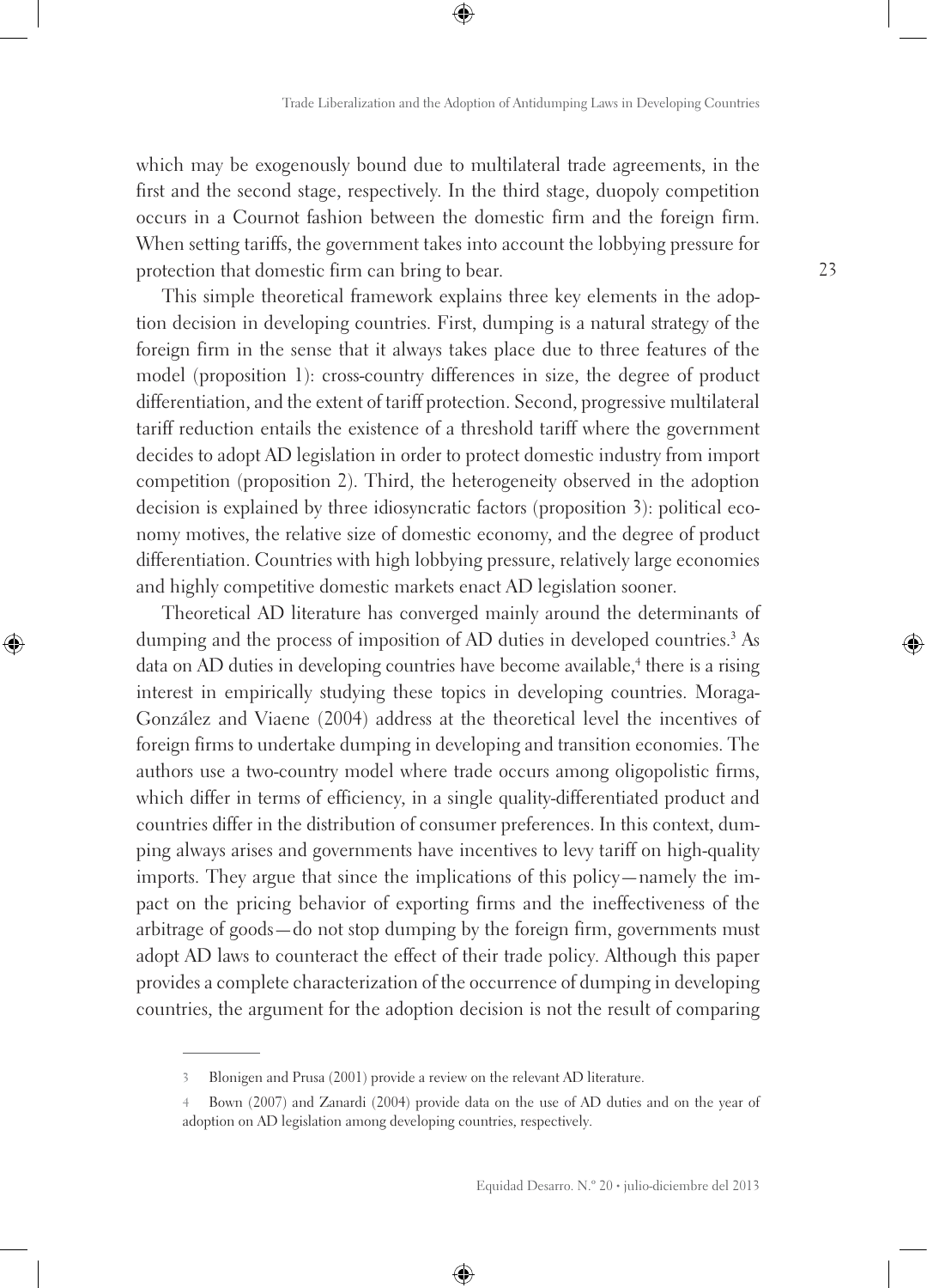the economic gains and losses of market participants of enacting the law but it is just a conjecture from the analytical model. Lastly, the model does not take into account the role of trade liberalization in the adoption decision.

Moore and Suranovic (1994) examine the welfare effects of using AD duties in a trade-liberalizing country. They propose a general equilibrium model with one import and one export sector, where tariffs are reduced and an AD duty is simultaneously introduced. The welfare impact depends on the size of the tariff liberalization, the probability that the industry gets AD protection, the size of the AD duty, and the resource cost filling and adjudicating the AD petition. Using a numerical simulation, they generate liberalization scenarios that result in national welfare losses. This article does not address the existence of dumping and assumes that AD protection is triggered by the harm that trade liberalization causes on the domestic firm. There is no explanation of the theoretical motives of enacting AD legislation in the first place.

Anderson et al. (1995) provide a theoretical explanation about the underlying motives to adopt AD legislation in developed countries. The authors employ a differentiated products oligopoly model to characterize firm rivalry in a two-stage model where governments choose whether or not to impose antidumping laws in the first stage. They assume that markets are separated by a barrier to trade of the same size in each direction, which can be either a transport cost or a tariff. They find that the non-cooperative equilibrium is to not enact AD legislation if governments unilaterally maximize domestic welfare. However, welfare may improve if laws are enacted when the barrier to trade involves a transport cost, but not if the barrier is a tariff. Their analysis differs from my model in at least two dimensions: First, they consider the bilateral decision of adopting trade protection laws in developed countries, whereas I focus on the unilateral decision of a developing country. Second, they do not consider the role of trade liberalization in the adoption decision.

This paper is organized as follows: first a formal overview of the model is presented; then, I analyze trade protection under segmented markets and integrated markets, followed by the equilibrium choice with homogeneous goods and the role of trade liberalization. Finally, I explore the determinants of the time pattern of adoption, previous to the concluding remarks.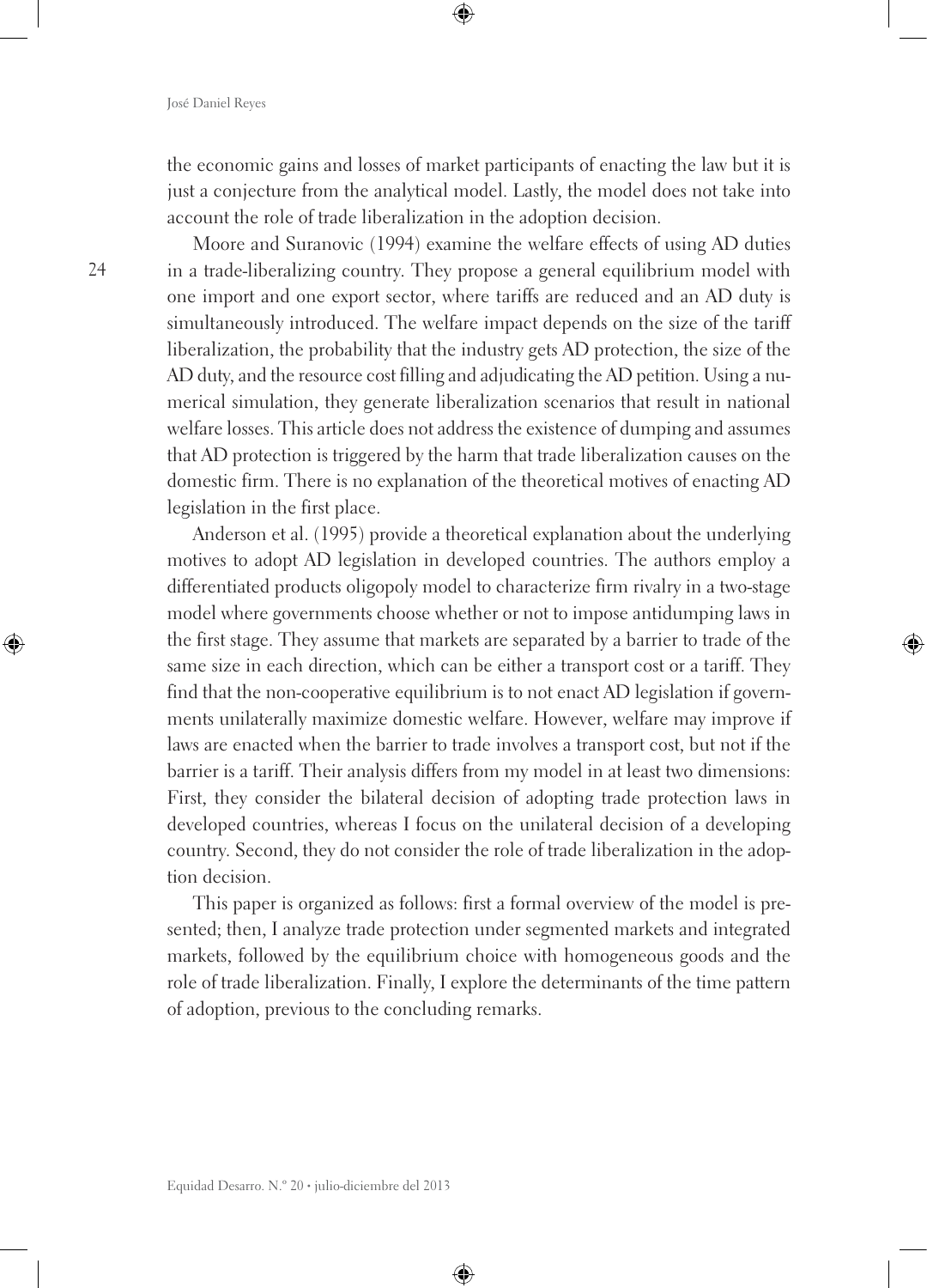### **The Model**

Consider a two-country, two-good model with two identical firms producing a differentiated good. Markets are segmented. Firm 1 is located in the home country, whereas firm 2 is located in the foreign country. Countries differ in their market size. The developing country (home) has a market of size ɑ, whereas the developed country (foreign) has a market size of  $\alpha^*$ , ( $\alpha \le \alpha^*$ ). Foreign firm is a monopolist in its local market, but competes with a domestic firm in the home country's market.5 Let *xi* be the quantity of the product manufactured by firm *i*,  $i = \{1, 2\}$ , to be sold in the home country. Likewise,  $x_2^*$  is the quantity of the product manufactured by firm 2 to be sold in the foreign country. Home (foreign) representative consumer's utility is a quadratic function of the available products in the market xi,  $i = \{1, 2\}$ ,  $(x_2^*)$  and linear in a numeraire good  $m$   $(m^*)$ .

$$
u(x_1, x_2) = a(x_1 + x_2) - \frac{1}{2}(x_1^2 + x_2^2 + 2cx_1x_2) + m
$$
 (1)

$$
u(x_2^*) = a^*x_2^* - \frac{1}{2}x^{*2} + m^*
$$
 (2)

Therefore, there are no income effects on the monopolistic sector, and I can perform partial equilibrium analysis. The degree of product differentiation is given by the parameter *c*, where  $0 \le c \le 1$ . The maximum degree of product differentiation corresponds to  $c = 0$  (independent goods) while the minimum degree of product differentiation corresponds to  $c = 1$  (homogeneous goods). These utility functions generate the following linear inverse demand function for product *i*:

$$
p_i = a - x_i - cx_j \; ; \; i, j = \{1, 2\} \; ; \; i \neq j \tag{3}
$$

$$
p_2^* = a^* - x_2^* \tag{4}
$$

**<sup>5</sup>** Shutting down exports in the developing country greatly simplifies the analysis. A model with bilateral trade would require a large difference in market sizes, a high degree of product differentiation, and a binding antidumping legislation in the developed country.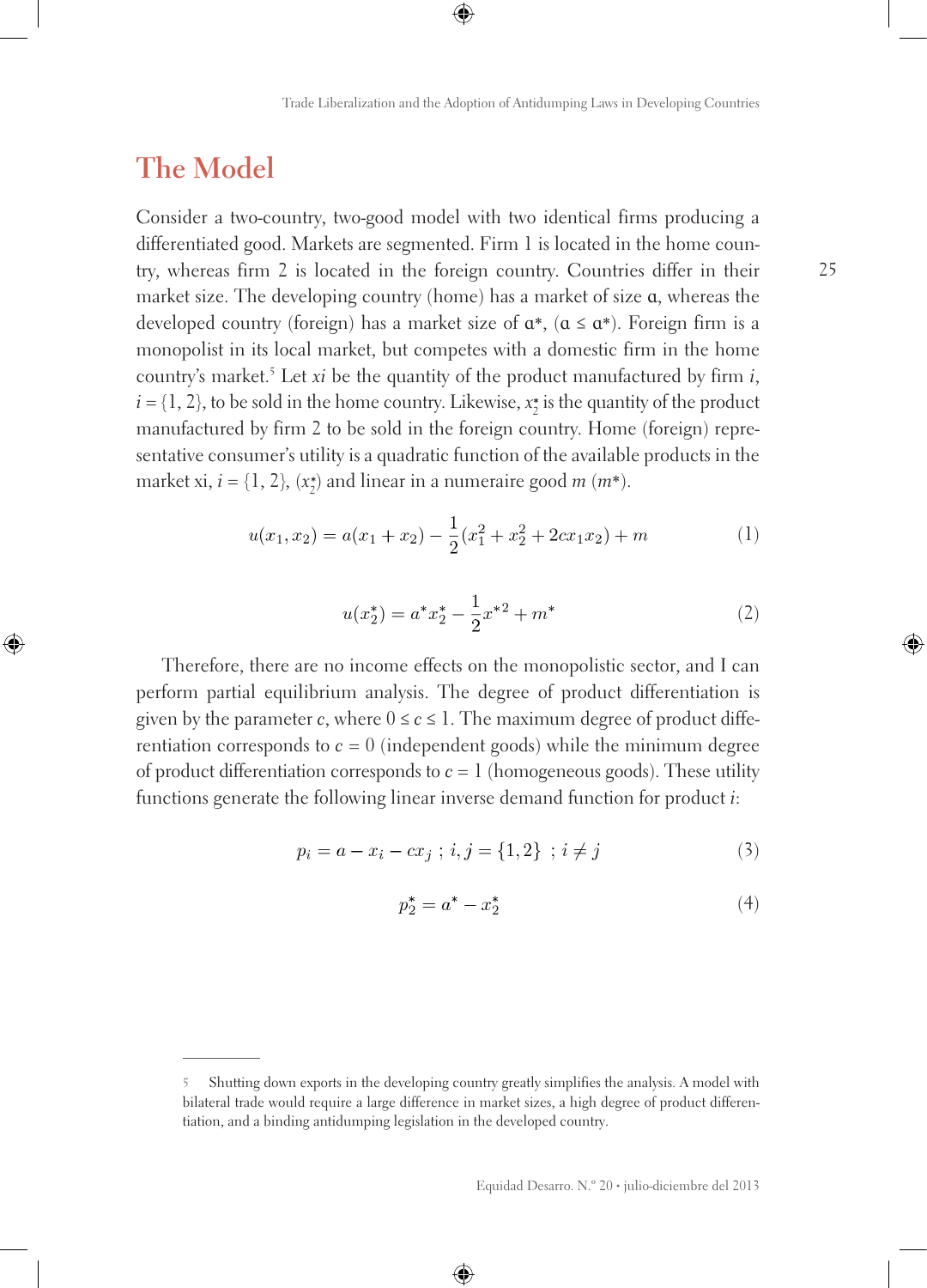Given that the slope coefficients of the two inverse demand equations are identical, I use the intercept to designate differences in market sizes.<sup>6</sup>

I consider the subgame perfect Nash equilibrium of a three-stage game. The status-quo of the game is segmented markets (i.e. no AD law in place). In the first stage the domestic government (DG) decides whether or not to adopt an antidumping legislation. An antidumping law is modeled as an extra constraint imposed on the foreign firm preventing it from discriminating between markets. If the government decides to enact such a law, firm 2 chooses  $\{x_2, x_2^*\}$ subject to constraint  $p_2 - \tau \ge p_2^*$ , and firm 2's markets will be integrated. If there is not an antidumping law, firm 2 chooses  $\{x_2, x_2^*\}$  without restriction, and firm 2 will be said to segment its markets.

In the second stage, the government sets a domestic tariff ( $\tau \ge 0$ ), which may be exogenously bound  $(\bar{\tau})$  by multilateral trade rounds. It is assumed that government maximizes social welfare, composed of the consumer surplus, the profits of the domestic firm, and the tariff revenue. The domestic profits are weighted by a factor  $\lambda < 1$ , which represents the lobbying pressure that domestic firm can bring to bear.

$$
G = cs + \lambda \pi_1 + \tau x_2 \tag{5}
$$

In this context, consumers do not lobby due to the diffuse nature of their losses.7 This *politically realistic government objective function* may be derived either from a standard lobbying pressure group model (Baldwin, 1987) or from the median voter model of Mayer (1984) (as cited in Feenstra & Lewis, 1991). Variable λ measures the DG's valuation of a dollar of domestic firm's profits relative to its valuation of a dollar of consumer welfare (the sum of consumer surplus and the tariff revenue).<sup>8</sup>

In the last stage, the domestic firm (DF) and the foreign firm (FF) compete in the domestic market in a Cournot fashion, taking the government trade policy

**<sup>6</sup>** Even though there are other ways to represent differences in market sizes, I prefer this over others (e.g. constant price elasticity) because it implies that, for a given quantity, the larger market will have a higher price.

**<sup>7</sup>** For a model where consumers lobby in a similar framework, see Rosendorff (1996).

<sup>8</sup> In autarky, it is assumed that  $\lambda = 1$  since firms would not lobby for protection.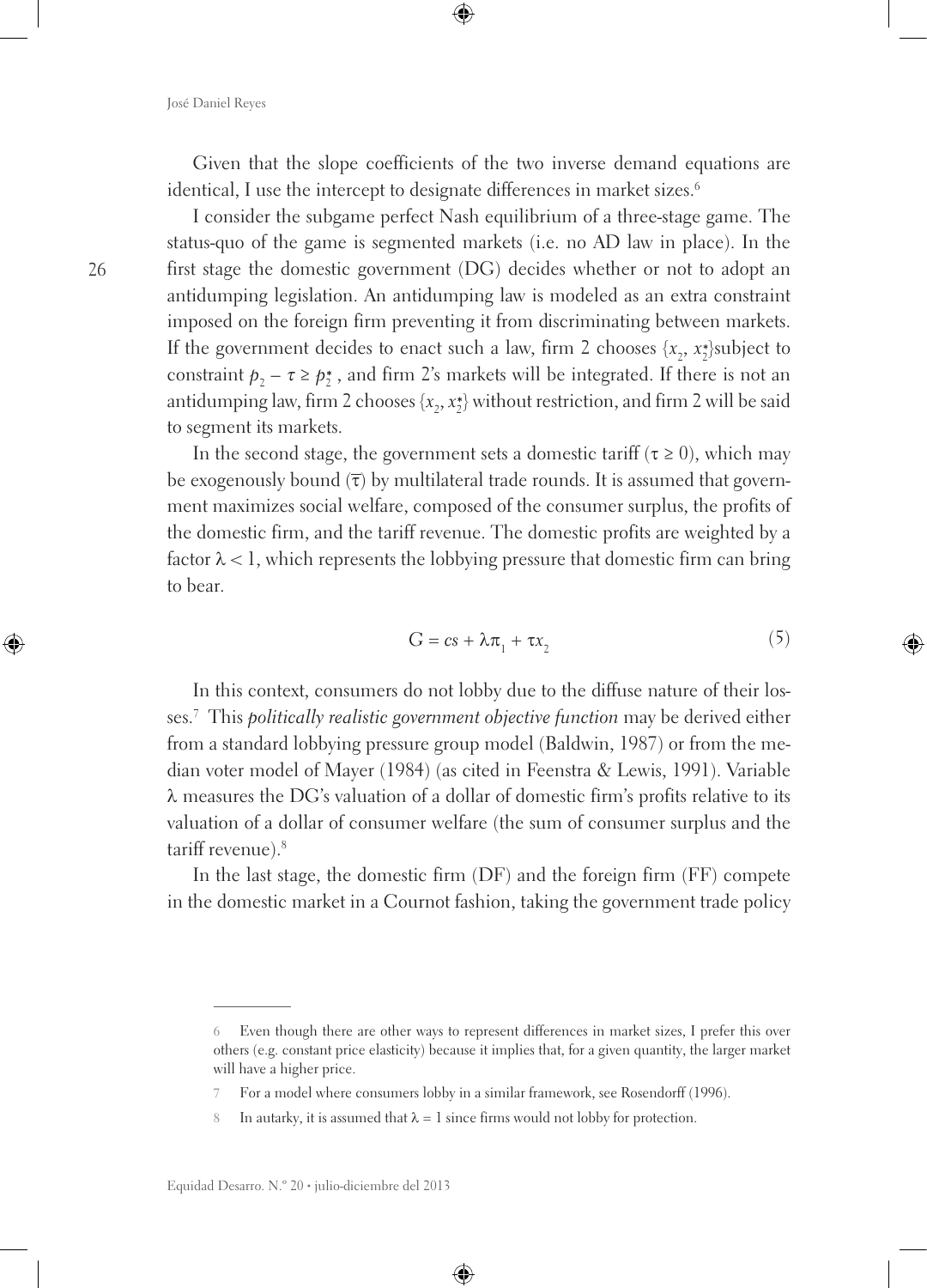as given.9 Before the foreign firm makes output decisions, it chooses whether to stay or to exit the home market. Firms are identical and have constant marginal production costs, which, for simplicity, are assumed to be zero.

This model sketches a broad, but tractable picture of the effects of AD legislation which is consistent with most AD cases. First, AD law is considered as an anti-discriminatory device decreasing inter-firm rivalry to the benefit of domestic firm. Second, even though AD duties are not observed in this model, it is well known that a significant share of investigations ends up with price or quantity undertakings and no duties.10 Third, with an AD law in effect, firms respect the constraint due to the threat of an investigation and being hit by a duty. Anderson et al. (1995) and Anderson and Schmitt (2003) use a similar model to analyze the effect of AD legislation in developed countries. The three-stage game is depicted in Figure 2.

**Figure 2.** The Three-Stage Game of Trade Policy Determination



Source: Own elaboration.

## **Protection under Segmented and Integrated Markets**

The domestic government's equilibrium is obtained by solving this game through backward induction. In this section, I solve the last two stages of the game without AD law and with AD law.

**<sup>9</sup>** A duopoly model with differentiated goods and linear demands was firstly introduced by Dixit (1979). Singh and Vives (1984), Bian and Gaudet (1997), Bernhofen (2001), Zanchettin (2006), among others, employ it to study the role of product differentiation on market outcomes.

**<sup>10</sup>** See Prusa (1992) and, for the Latin American case, Finger and Nogués (2006).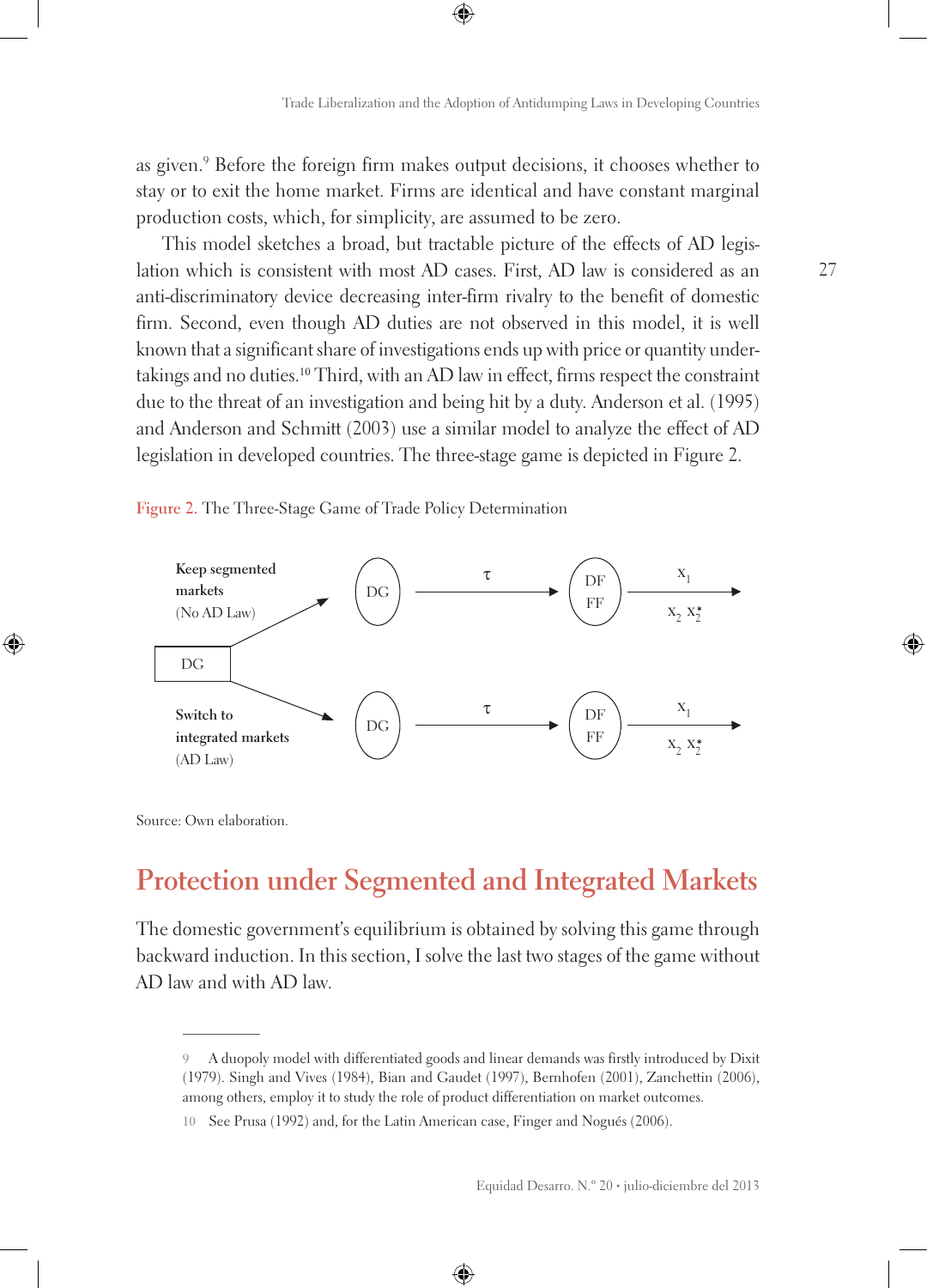### **Segmented Markets**

When markets are segmented, equilibrium prices can be determined separately for each market. The foreign firm maximizes its profits in the two markets independently, i.e., third-degree price discrimination.

Superscript *S* denotes equilibrium variables with no AD law.

**Third Stage: Competition between the Domestic and Foreign Firm** The profit of firm 1 in the domestic market is  $\pi_1 = (a - x_1 - cx_2)x_1$ , whereas the profit of firm 2 in both markets can be written as  $\pi_2 = (a - x_2 - cx_1)(x_2 - \tau) + (a^* - x_2^*)x_2^{*!}$ Solving for the Nash equilibrium quantities, I obtain:

$$
x_1^S = \frac{a}{2+c} + \frac{c\tau}{(2-c)(2+c)}; \quad x_2^S = \frac{a}{2+c} - \frac{2\tau}{(2-c)(2+c)}; \quad x_2^{*S} = \frac{a^*}{2} \quad (6)
$$

The degree of product differentiation in the industry is inversely related to the intensity of competition among firms.12 Consequently, a higher degree of product differentiation (i.e. a lower value of c) increases the market power of each firm. In the polar case of maximum product differentiation  $(c = 0)$ , both firms are monopolists in the domestic market  $\left(x_1^S = \frac{a}{2} \text{ and } x_2^S = \frac{a-\tau}{2}\right)$ . Note that the restriction  $\tau < \widehat{\tau}^S = \frac{a(2-c)}{2}$  is required for there to be intraindustry trade. If  $\tau \geq \widehat{\tau}^S$ , there is a monopoly in the domestic firm's market with foreign firm excluded by too high export cost.

According to WTO law, if a firm exports a product at a price lower than the price it normally charges on its own home market, it is said to be dumping the product. Using this standard definition, this model predicts dumping by the foreign firm into the domestic market. That is, firm 2 uses third-degree international price discrimination.

*Proposition 1. Segmented markets produce unilateral dumping since*  $p_{2}$  *– τ ≤*  $p_{2}^{*}$ *.* 

**<sup>11</sup>** Note that the solution of this problem would be the same as the solution of the maximization of the two markets separately.

**<sup>12</sup>** See Bernhofen (2001) for a detailed explanation on the effect of the degree of product differentiation on the volume of trade and on the composition of the gains from trade under imperfect competition.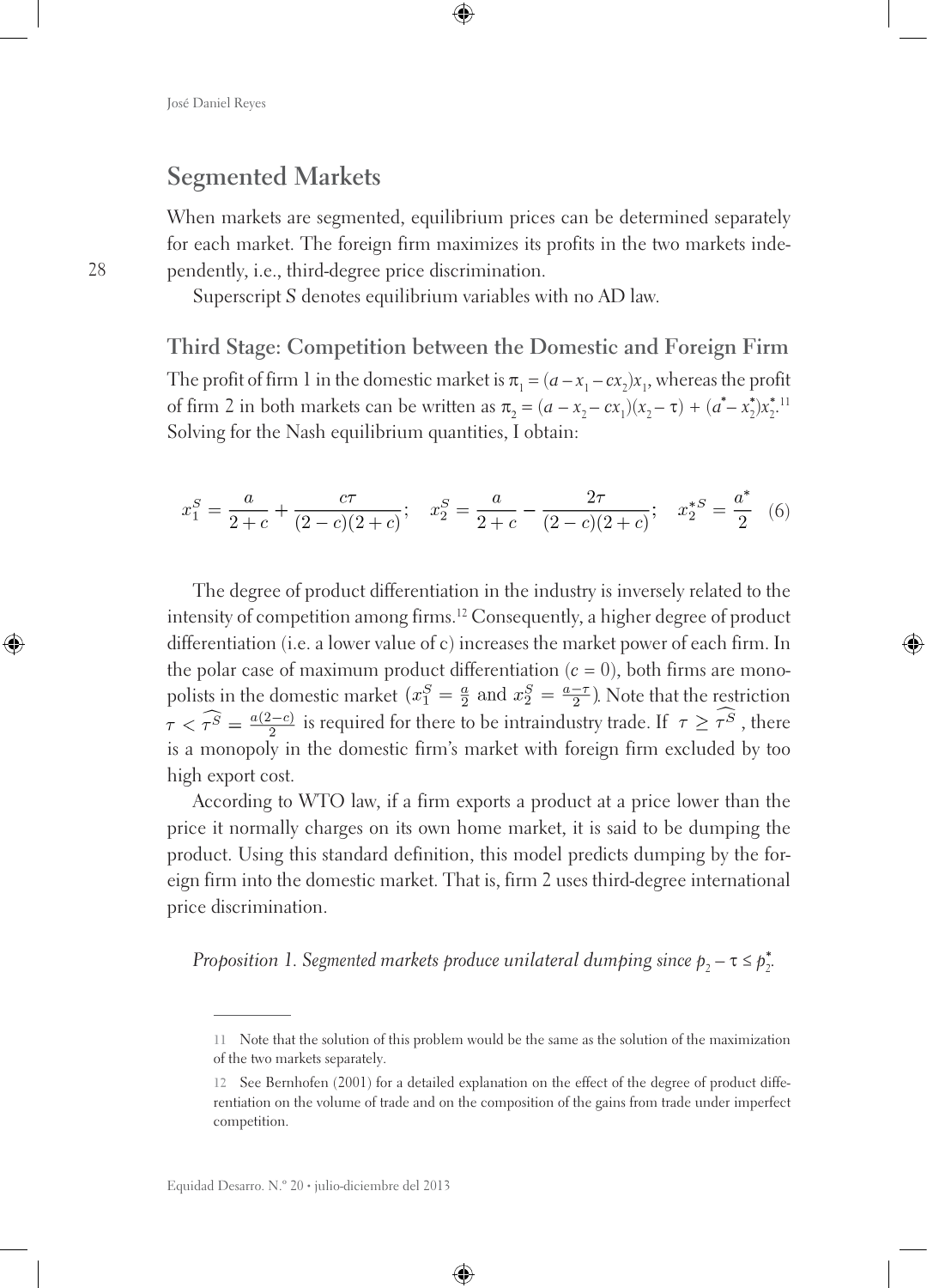*Proof.* Define the dumping margin as  $\gamma = p_2^* - (p_2 - \tau)$ . Replacing equation (6) into equations (3) and (4) I obtain:

$$
\gamma^S = \frac{a^* - a}{2 + c} + \frac{a^*c}{2(2 + c)} + \frac{2\tau}{(2 + c)(2 - c)}
$$
(7) 29

Since  $a \leq a^*$ ,  $0 \leq c \leq 1$ , and  $\tau \geq 0$ , then  $\gamma^S \geq 0$ 

The first term in the dumping margin is the "market size difference effect", which is non-negative because the foreign market is at least as large as the domestic market. The second effect is the "product differentiation effect", which is nonnegative because goods are strategic complements. The third term is the standard "Brander-Krugman effect", which is non-negative because government values producer surplus at least as much as consumer surplus, so it never assigns import subsidies.<sup>13</sup>

#### **Second Stage: Domestic Tariff Determination**

In this stage, domestic government chooses the politically optimal tariff given its previous choice of not enacting an AD law. Evaluating equation (5) at its optimal levels with segmented markets and computing the optimal tariff I obtain:

$$
\tau^{S} = \frac{a(2-c)[c(2\lambda - 1) + 2]}{12 - c^{2}(2\lambda + 1)}
$$
\n(8)

The optimal tariff is increasing in the government's relative valuation of domestic profits  $(\lambda)$ . This parameter is determined by the lobbying activities of the domestic industry seeking protection from import competition. Therefore, more lobbying pressure implies that the government is willing to sacrifice consumer welfare in exchange for larger domestic profits and sets a higher tariff.<sup>14</sup>

The optimal equilibrium tariff is decreasing in the degree of product differentiation. The closer substitutes the goods are, the more negative the impact of

14 Formally,  $\frac{\partial \tau^S}{\partial \lambda} = \frac{4ac(2-c)[6+c(1-c)]}{(c^2-12+2\lambda c^2)^2} \ge 0.$ 

**<sup>13</sup>** See Brander and Krugman (1983).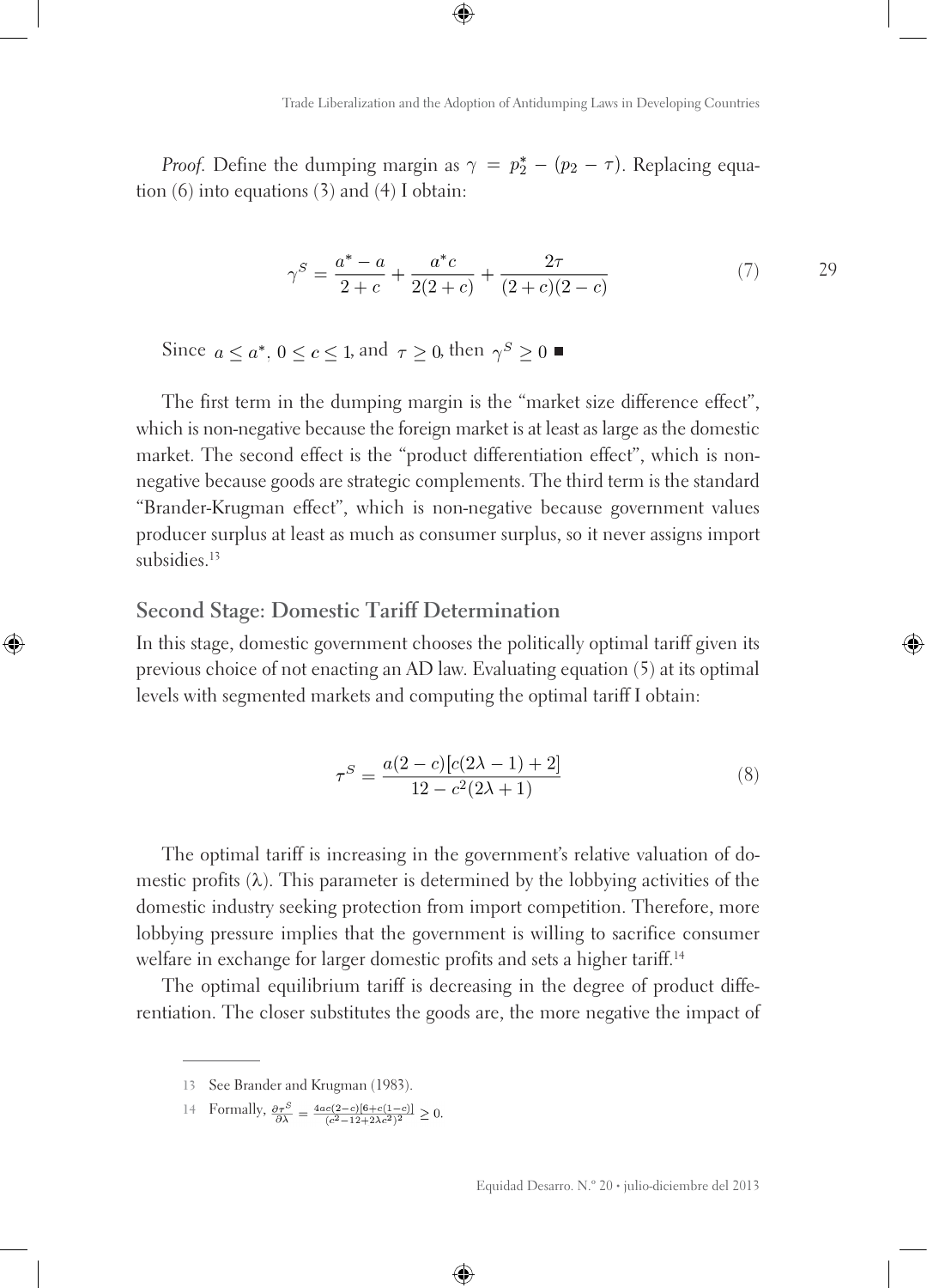import competition on domestic firm profits. Hence, for a given value of λ, the government sets a higher tariff the more similar the goods are.15

### **Integrated Markets**

When markets are integrated, the foreign firm's prices are tied in such a way that the dumping margin is eliminated. Hence, the domestic government sets a binding constraint on the foreign firm's maximization problem that requires the elimination of the difference between FOB prices across markets ( $\gamma = 0$ ). Superscript *I* denotes equilibrium variables with AD law.

**Third Stage: Competition between the Domestic and Foreign Firm** The profit function of firm 1 is the same as with segmented markets. The maximization problem of Firm 2 is now subject to the constraint  $p_2 - \tau \leq p_2^*$  or  $a - x_2 - cx_1 - \tau \ge a^* - x_2^*$ . The concavity of the profit function ensures that this restriction will hold with equality. Since an AD law entails the equalization of net prices across markets, firm 2 may either still serve the domestic market without dumping or else withdraw from its export market.

Solving the case where the foreign firm still serves the domestic market with an AD law, I obtain the following equilibrium quantities:

$$
x_1^I = \frac{a(4-3c) + ca^* + 3c\tau}{8 - 3c^2}; \quad x_2^I = \frac{3a(2-c) - 2a^* - 6\tau}{8 - 3c^2};
$$
  

$$
x_2^* I = \frac{2a^*(3-c^2) - a(2-c) + 2\tau}{8 - 3c^2}
$$
 (9)

An AD law reduces the foreign firm's equilibrium output in the domestic market and increases it in the foreign market. Domestic firm output increases in the domestic country as long as *c* > 0. The more homogeneous the goods are, the larger the increase in domestic output is. Figure 4 compares the equilibrium solutions between segmented markets and integrated markets under different degrees of product differentiation. Not surprisingly, AD legislation raises domestic prices

15 Formally,  $\frac{\partial \tau^S}{\partial c} = \frac{4a(\lambda - 1)(c^2(1 + 2\lambda) + 12 - 8c)}{(c^2(1 + 2\lambda) - 12)^2} \ge 0.$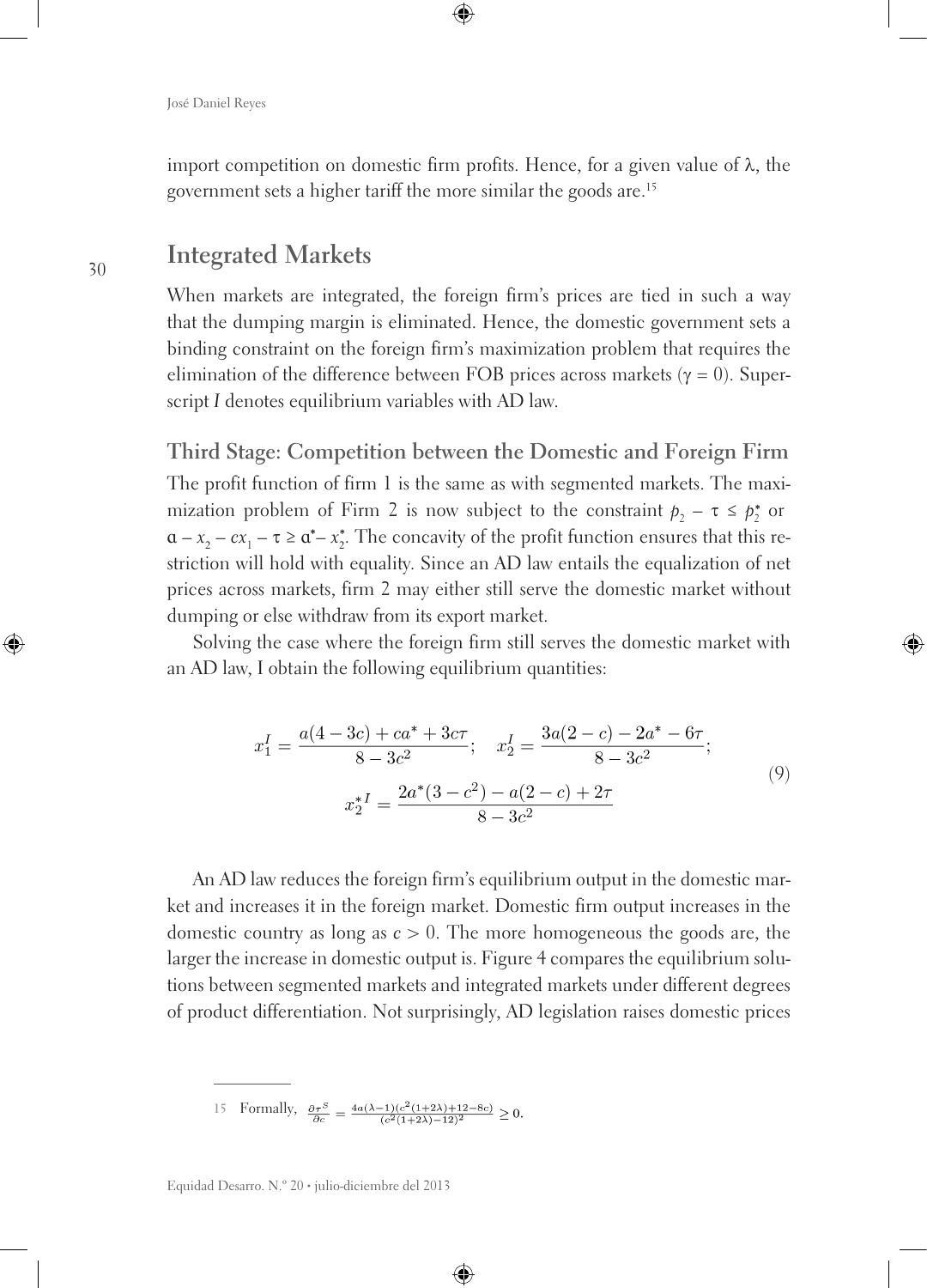and decreases foreign prices, whereas firm 1's profits increase and firm 2's profits decrease. The prohibitive tariff with integrated markets is  $\widehat{\tau} = \frac{a(2-c)}{2} - \frac{a^*}{3}$ (note that  $\widehat{\tau^I} = \widehat{\tau^S} - \frac{a^*}{3}$ ).

#### **Figure 4.** Degree of Product Differentiation and Response Functions with Integrated and Segmented Markets



Source: Own elaboration.

If constraint to tie markets, foreign firm may wish to give up entirely on the export market in order to raise its domestic price. I assume the decision to enter or exit the home market is made prior to output decisions. Thus, if the foreign firm exits the home market, both firms become monopolists in their respective local markets.

An equilibrium with two firms in the domestic market requires that the foreign firm has no incentive to deviate from this situation. This implies that firm 2's profits under integrated markets and trade must be at least as large as firm 2's profits when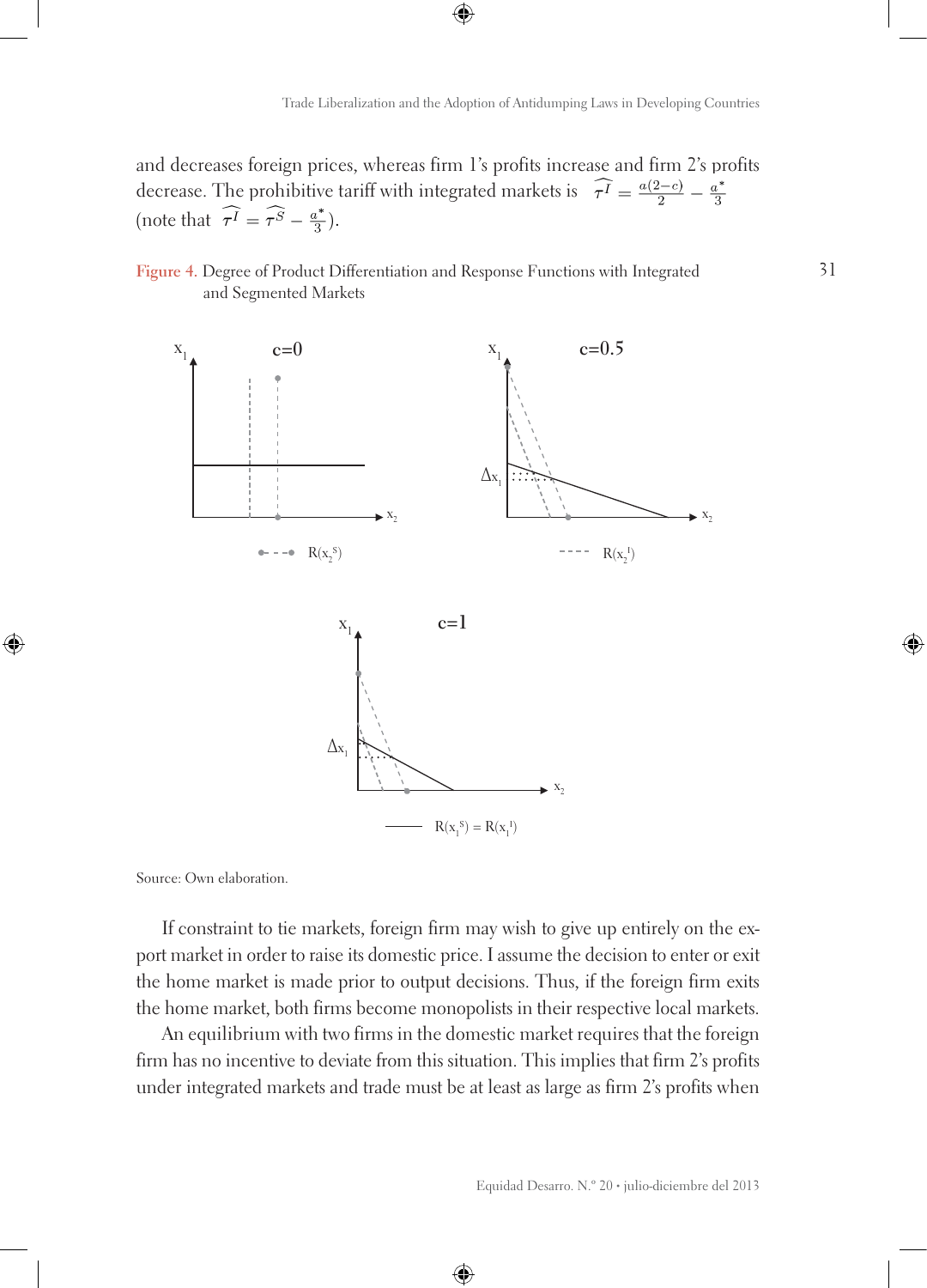32

it is a monopolist in its own market. Given that  $\pi_2^I = 2 \left[ \frac{a^*(2-c^2) + a(2-c) - 2\tau}{8-3c^2} \right]^2$  and  $\pi_2^m = \frac{a^{*2}}{4}$  the condition for exit can be written as:

$$
\tau > \tau^{ex} = \frac{a(2-c)}{2} - a^* \left[ \sqrt{2} - 1 - \frac{c^2}{8} (3\sqrt{2} - 4) \right]
$$
 (10)

If domestic tariff is too high  $\tau > \tau^{ex}$ , firm 2 would prefer to exit the market in the presence of antidumping legislation. Note that  $\tau^{\alpha}$  is decreasing in  $\alpha^*$ , the market size of the foreign country, and increasing in ɑ, the market size of the domestic country. That is, firm 2 is more likely to exit the home market, the smaller that market is relative to the foreign market. In order to ensure that there exists some non-negative domestic tariff (τ*ex ≤* 0) that entails an equilibrium with two firms in the domestic market, I restrict the relative size of the foreign economy as follows.

$$
1 \le \frac{a^*}{a} \le \frac{4(2-c)}{8(\sqrt{2}-1) - c^2(3\sqrt{2}-4)}\tag{11}
$$

If the relative foreign market size is greater than this upper bound, firm 2 quits the domestic market for any tariff. Hence, an AD legislation necessarily involves a monopoly in the domestic country. Note that the binding tariff for the foreign firm to stop selling in the domestic market is the exit tariff ( $\tau^{ex}$ ), not the prohibitive tariff ( $\hat{\tau}^{\,I}$ ).

*Lemma 1. Under integrated markets and both firms serving the domestic market*, <sup>τ</sup>*ex <* <sup>τ</sup>*<sup>I</sup>*

*Proof.* Suppose 
$$
\tau^{ex} \ge \hat{\tau}^I
$$
. Thus  $\frac{a(2-c)}{2} - a^* \left[ \sqrt{2} - 1 - \frac{c^2}{8} (3\sqrt{2} - 4) \right] \ge \frac{a(2-c)}{2} - \frac{a^*}{3}$ .

Solving for *c*:

$$
c \ge \left[\frac{8}{3\sqrt{2}-4}(\sqrt{2}-1-\frac{1}{3})\right]^{\frac{1}{2}} = 1.633
$$
, which is a contradiction because  $0 \le c \le 1$ .  
Thus,  $\tau^{\hat{\alpha}} < \tau^1 \blacksquare$ 

The exit tariff is increasing in the degree of product differentiation. If products are very similar, the foreign firm faces more competition in the domestic market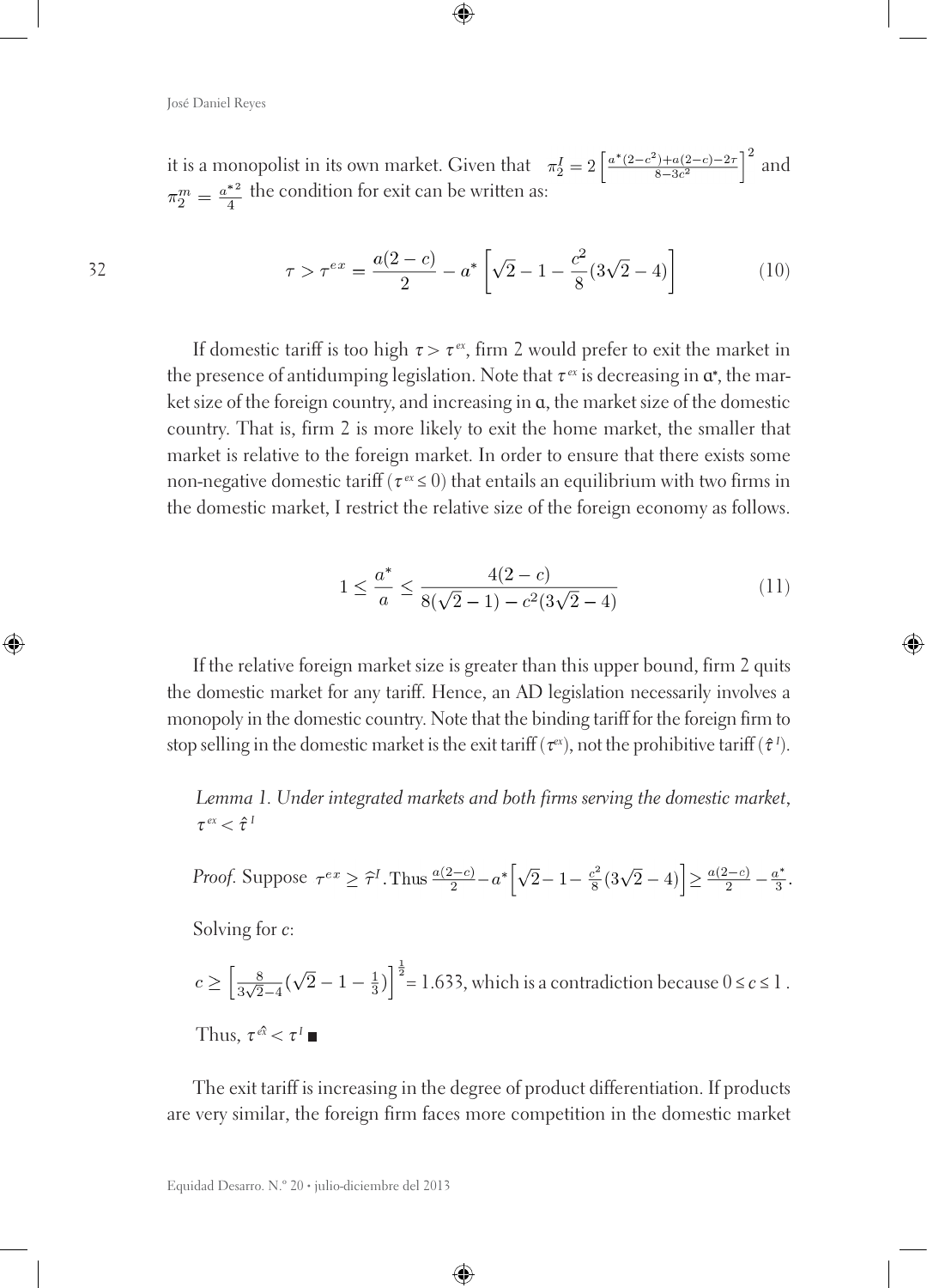thus it would make lower profits and be willing to give up the domestic market at a lower tariff than when products are more differentiated.<sup>16</sup>

### **Second Stage: Domestic Tariff Determination**

The politically optimal tariff ( $\tau$ <sup>I</sup>) in the case of AD law and both firms in the domestic market is given by equation 12. Let  $\tilde{\tau}^{\text{I}}$  be the optimal tariff resulting from the maximization of equation 5 at its optimal levels with integrated markets.<sup>17</sup>

$$
\tau^I = \min[\tau^{ex}, \tilde{\tau^I}] \tag{12}
$$

where

$$
\tilde{\tau^I} = \frac{(a^* - 3a)}{3} + \frac{4(a^* - 3a)(2 - \lambda c^2) + 2ca(3 - 4\lambda)}{3c^2(1 + 2\lambda) - 20}
$$

For homogeneous goods it is easy to show that  $\tau^I = \tau^{ex}$ . An increase in the degree of product differentiation involves an opposite impact on the relevant tariffs in equation 12. On the one hand, it raises  $\tau^{ex}$  because a reduction in the intensity of competition among firms boosts foreign firm's profits in the domestic market. On the other hand, it decreases  $\tilde{\tau}$ <sup>*I*</sup> because the government chooses a lower optimal tariff since domestic firm is less affected by import competition. Therefore, the degree of product differentiation determines the solution of equation 12.

The government has no incentives to exclude foreign firm from the domestic market by setting a tariff higher than τ*<sup>I</sup>* . Because domestic firms do not lobby for protection in autarky ( $\lambda = 1$ ), consumer losses -the sum of consumer surplus and tariff revenue- offset the domestic firms benefits of shutting down foreign trade.

AD legislation has a different effect on domestic producers and consumers. Domestic firm is better off since it obtains more profits, provided that *c* > 0. Consumers, on the other hand, are worse off because domestic prices increase. Finally, tariff revenue decreases since, for a given value of the domestic tariff, the foreign firm exports less. The combined impact of these three effects on the government's objective function, in conjunction with the existence of an exogenous

<sup>16 1</sup>  $\frac{\partial \tau^{ex}}{\partial c} = \frac{a^*c}{4}(3\sqrt{2} - 4) - \frac{a}{2} < 0.$ 

**<sup>17</sup>** Note that I allow for firm 2 to exit the domestic market but I required that there must exist a non-negative tariff (τ*ex ≥*0) for which it prefers to serve the domestic market with integrated markets.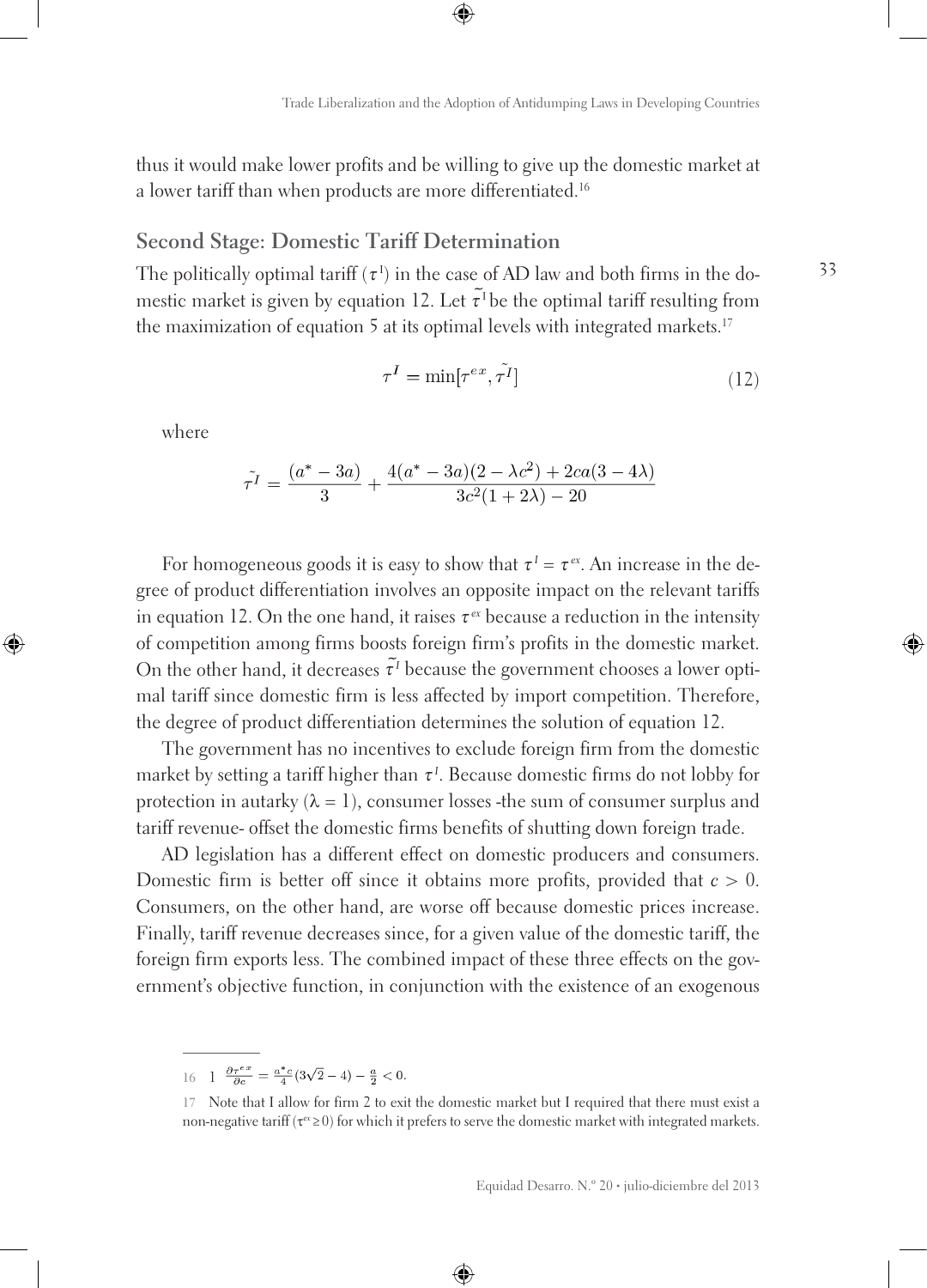bound to multilateral tariffs determines the decision of whether to enact an AD legislation or not.

## **Trade Liberalization and the Adoption of AD Laws**

Consider, now, the first stage in this three-stage game of trade protection. Here, the domestic government decides whether to switch to an AD law or not. The decision, of course, depends on which regime can deliver the highest government payoff in an environment where tariffs may be exogenously bound by multilateral trade rounds. This section presents the solution of the game for homogeneous goods.

The government faces a trade-off between the domestic firm's profits and the consumer welfare in the first stage. Firm 1 is better off with an AD law because it sells more at higher prices while consumers are worse off because they confront higher prices. The government collects less tariff revenue because imports decrease. If the government can freely choose any tariff, it will not switch to an AD regime because the negative consumer welfare effect outweighs the positive firm's profits effect.18

Whenever tariffs are bound  $(\bar{\tau})$  at a lower level than the politically optimal tariff in segmented markets (i.e. tariffs are effectively bound), domestic profits decrease because of fiercer foreign competition and consumer surplus increases due to the reduction in prices. The effect on tariff revenue is undetermined, on the one hand it increases due to higher import volumes, but on the other hand, it decreases due to the reduction in multilateral tariffs.

As a consequence of the progressive reduction of multilateral tariffs implied by different trade rounds, it is optimal for a government to switch to an AD law for a sufficiently low bound tariff  $(\tau')$ . At this point the positive firm's profits effect just match the negative consumer's welfare effect of enacting an AD law. The optimal AD policy in small developing countries is characterized by proposition 2.

*Proposition 2:*

1. *AD legislation will never be enacted if*  $\bar{\tau} > \tau'$ , where  $\tau'$  *satisfies*  $G^{S}(\tau') = G^{I}(\tau^{ex})$ 2. When  $\bar{\tau} \leq \tau'$ , the government adopts an AD law.

*Proof.* See Appendix

**<sup>18</sup>** Since the status-quo regime is no AD legislation, the government's valuation of domestic profits  $(\lambda)$  must be restricted. See the Appendix for details.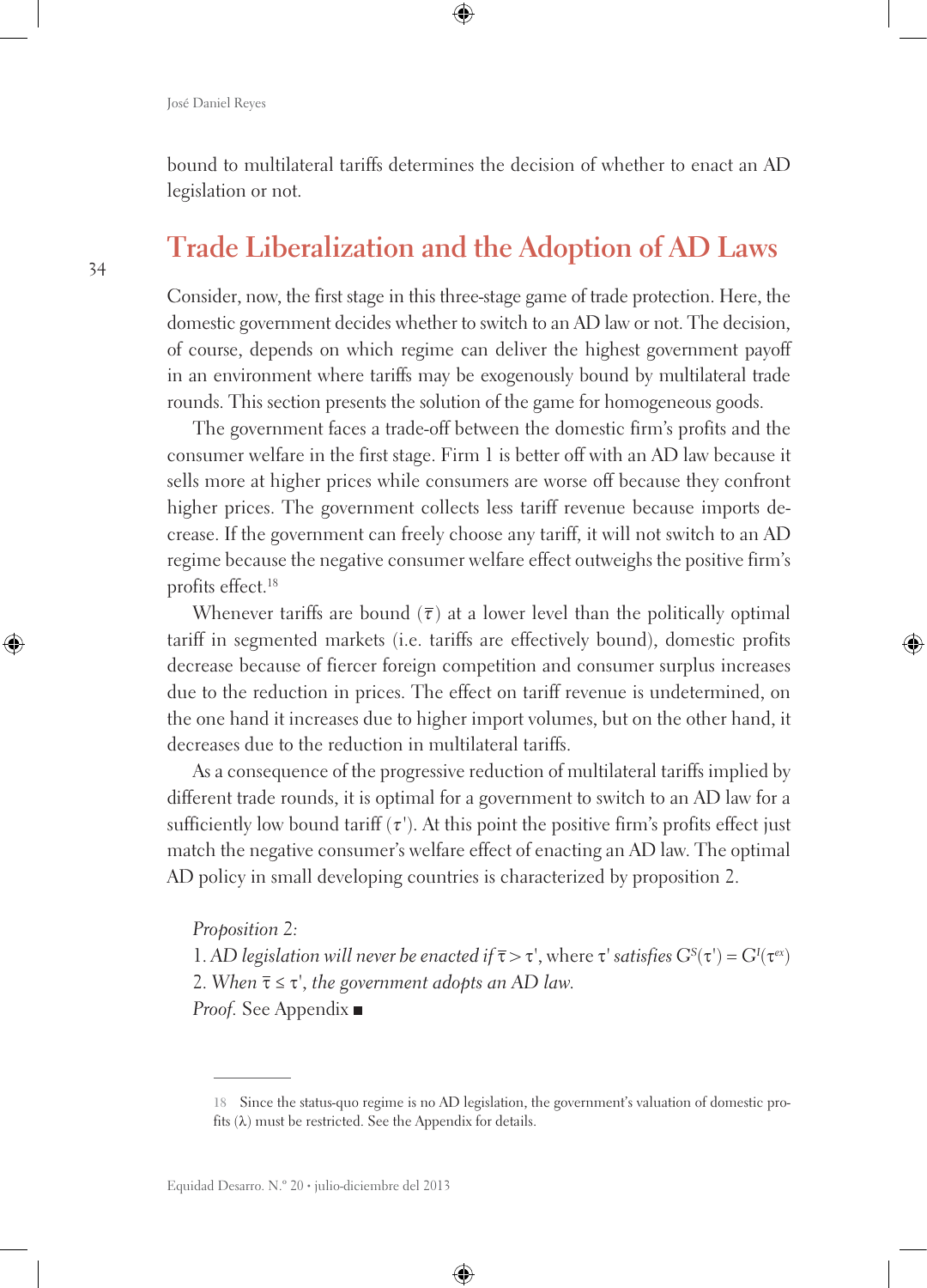



Source: Own elaboration.

Figure 5 shows the optimal antidumping policy with trade liberalization. When tariffs are not effectively bound, the government chooses no AD law and sets the optimal tariff in segmented markets ( $\tau$  =  $\tau$ <sup>s</sup>). When  $\tau$  '<  $\overline{\tau}$  ≤  $\tau$  ', the best policy is to keep the segmented markets situation and to set  $\tau = \overline{\tau}$ . When  $\tau^{ex} \leq \overline{\tau} \leq \tau'$ the government finds it optimal to enact an AD legislation and sets  $\tau = \tau^{ex}$ ; hence the applied tariff is lower than the bound tariff.<sup>19</sup> Finally if  $\bar{\tau} < \tau^{ex}$  the government sets  $\tau = \overline{\tau}$ . The gray line in the Figure 5 shows the welfare corresponding to the optimal antidumping policy.

## **Heterogeneity in the Timing of AD Law Adoption**

The theoretical model explains the adoption decision as a result of the trade liberalization process. Now, the observed heterogeneity in the adoption decision in developing countries is explained by three features: Political economy motives,

<sup>19</sup> The government does not set the  $\tau = \overline{\tau}$  in this interval to avoid foreign firm exit and face a monopoly situation in the domestic market.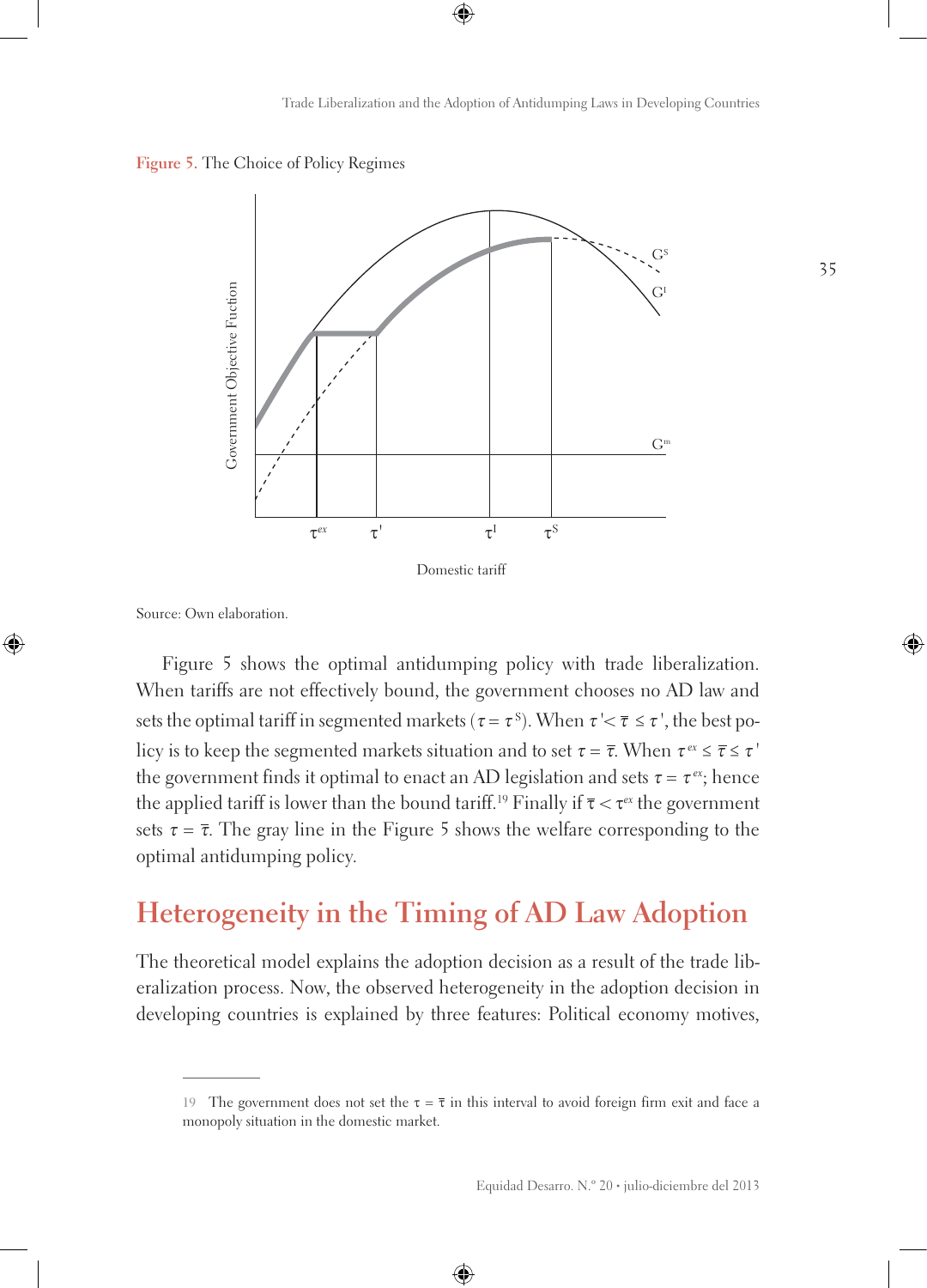### **"The observed heterogeneity in the**

**adoption decision in developing countries is explained by three features: Political economy motives, the relative domestic market size, and the degree of product differentiation".**

the relative domestic market size, and the degree of product differentiation. Proposition 3 presents the relationship between the threshold for adoption  $(\tau)$  and the relative government's valuation of domestic profits  $(\lambda)$ , the inverse of the relative size of the domestic market  $\left(\frac{a^*}{a}\right)$ , and the degree of product differentiation (*c*).

*Proposition 3:* 1. τ*' is increasing in* λ. 2. τ' is decreasing in  $\frac{a^*}{a}$ . 3. τ*' is increasing in c. Proof.* See Appendix

A higher government valuation of domestic profits, which reveals more lobbying pressure from

the domestic industry, implies a sooner adoption of the AD law. When facing a trade liberalization episode, governments with better organized lobbies care more

**"When facing a trade liberalization episode, governments with better organized lobbies care more about domestic firm's losses than consumers' welfare gains".**

about domestic firm's losses than consumers' welfare gains. Thus, the threshold for adoption of an AD law is increasing in  $\lambda$ . The first panel of Figure 6 shows the graphical solution for an increase in  $\lambda$ .

When obligated to tie markets, the foreign firm exits the domestic country sooner for relatively smaller countries. In the segmented markets case, the foreign firm's profits from the foreign market are at least as large as the profits for the domestic market.<sup>20</sup> Consequently, a decrease (an increase) in the relative size of the domestic market implies a decrease (an increase) in foreign firm's profits from the domestic market. Thus, if the foreign firm must

**<sup>20</sup>** The reason for this is twofold: On the one hand, the foreign market is at least as large as the domestic market, thus -for the same degree of product differentiation in both markets- the foreign equilibrium price and quantities are at least as large as the domestic equilibrium values. On the other hand, due to our assumption of no competition in the foreign market, the foreign firm behaves as a monopolist in fully differentiated goods in its country regardless of the degree of product differentiation in the domestic country.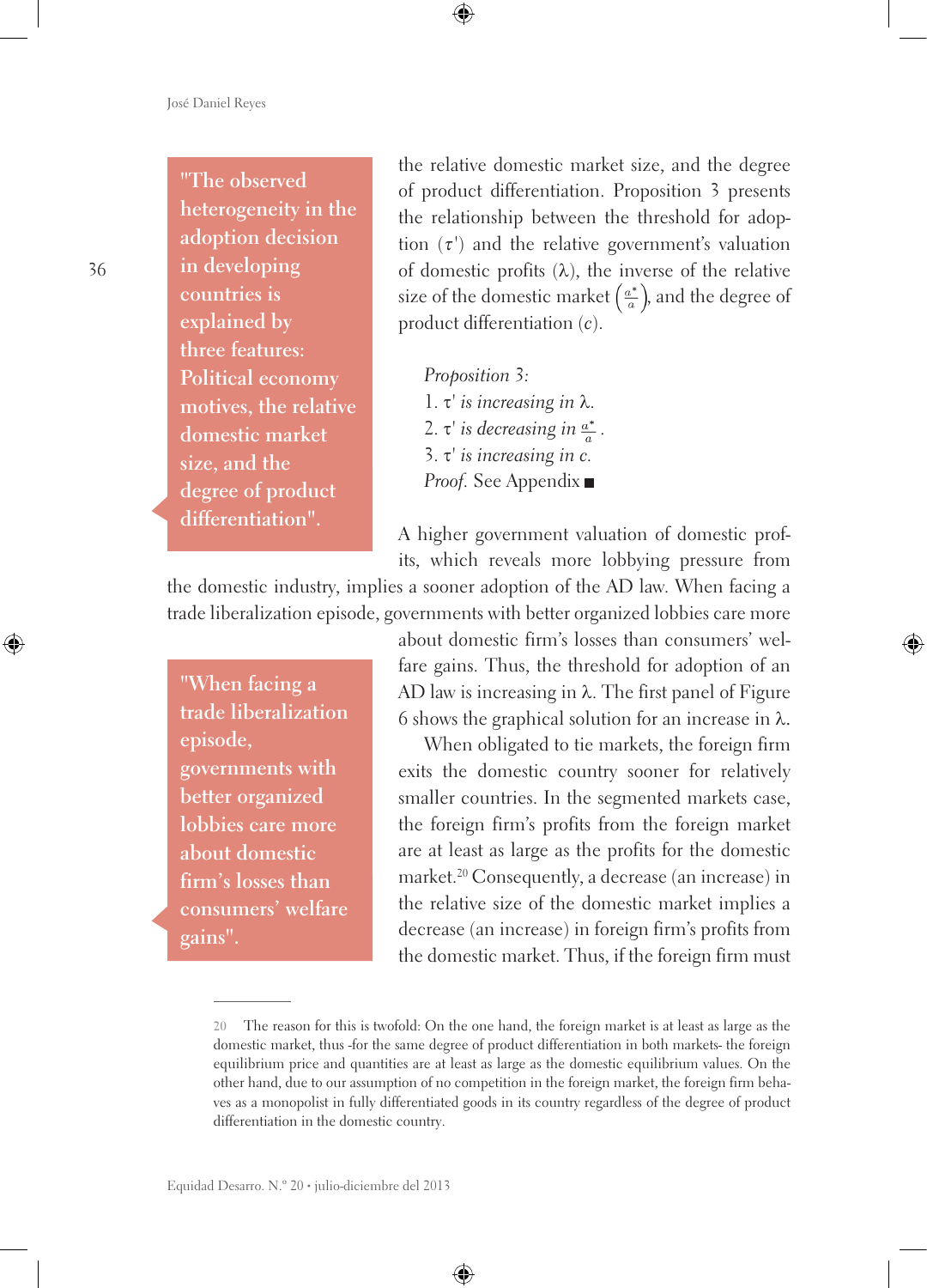integrate its markets in a relatively smaller country, it finds it optimal to exit at a lower tariff since it would have to tie its own market price to an even lower domestic price. When facing a trade liberalization episode, domestic government delays its adoption of an AD law to prevent exit because this hurts domestic consumers. Thus, the threshold for adoption is decreasing in the relative size of the foreign market (second panel of Figure 6).





\* The exercise assumes an initial situation (labeled with subscript 1) with the following parameter values:  $\frac{a^*}{b} = 1.1$ ,  $\lambda = 1.1$ ,  $c + 1$ . The government objective function with segmented markets is represented with dashes lines. The first panel represents an increase in  $\lambda$  to 1.3, whereas the second panel corresponds to an increase in  $\frac{a^*}{a}$  to 1.25. The arrow at the bottom of each graph shows the direction of change in the threshold tariff for adoption of AD legislation.

Source: Own elaboration.

Since the degree of product differentiation is inversely related to the intensity of competition, foreign firm's profits in the small country with segmented markets are decreasing in *c*. 21 The foreign firm's profits in the foreign market are indepen-

**<sup>21</sup>** Recall that *c* goes from maximum product differentiation (*c* = 0) to minimum product differentiation  $(c = 1)$ . Thus, an increase in *c* is a reduction of the degree of product differentiation whereas a decrease in *c* is an increase of the degree of product differentiation.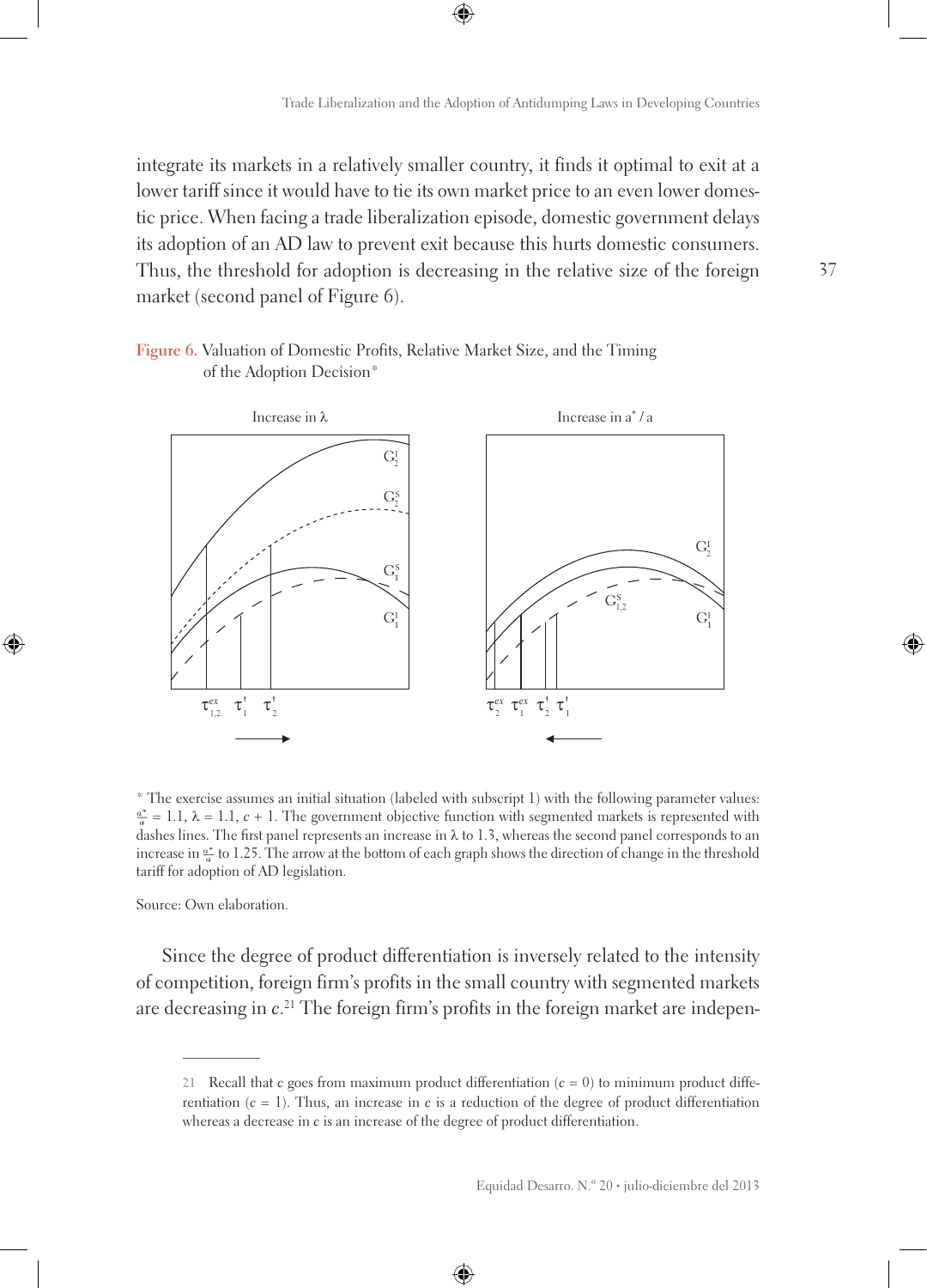dent of the degree of product differentiation since there is no competition in the foreign market. When the foreign firm is obligated to equate the net domestic price —which is a function of the degree of product differentiation— with the foreign price —that is always set at the fully differentiation level due to the absence of competition—, the negative net effect on its profits  $(\pi_2^I - \pi_2^S)$  is smaller, the more differentiated the goods are.<sup>22</sup> The first panel of Figure 7 shows the relation of net profits for both firms with product differentiation.

Antidumping legislation implies an increase in domestic prices. When products are perfectly homogeneous, the home price of the domestic output increases at the same level as the home price of imports. On the other hand, when goods are fully differentiated, the home price of the domestic product is not affected by AD legislation (second panel, Figure 7). For any degree of product differentiation, consumers are worse off with the adoption of the law, since the net change in domestic prices  $(p_1^I - p_1^S$  and  $p_2^I - p_2^S$  is positive. Tariff revenue always decreases with an AD law since foreign firm reduces exports to the domestic market. Thus, consumer welfare (consumer surplus plus tariff revenue) is more negatively affected when goods are more alike. The last panel of Figure 7 shows this relationship.





**<sup>22</sup>** The conversely is true for the domestic firm, the positive net effect on its profits is smaller the more differentiated the good are.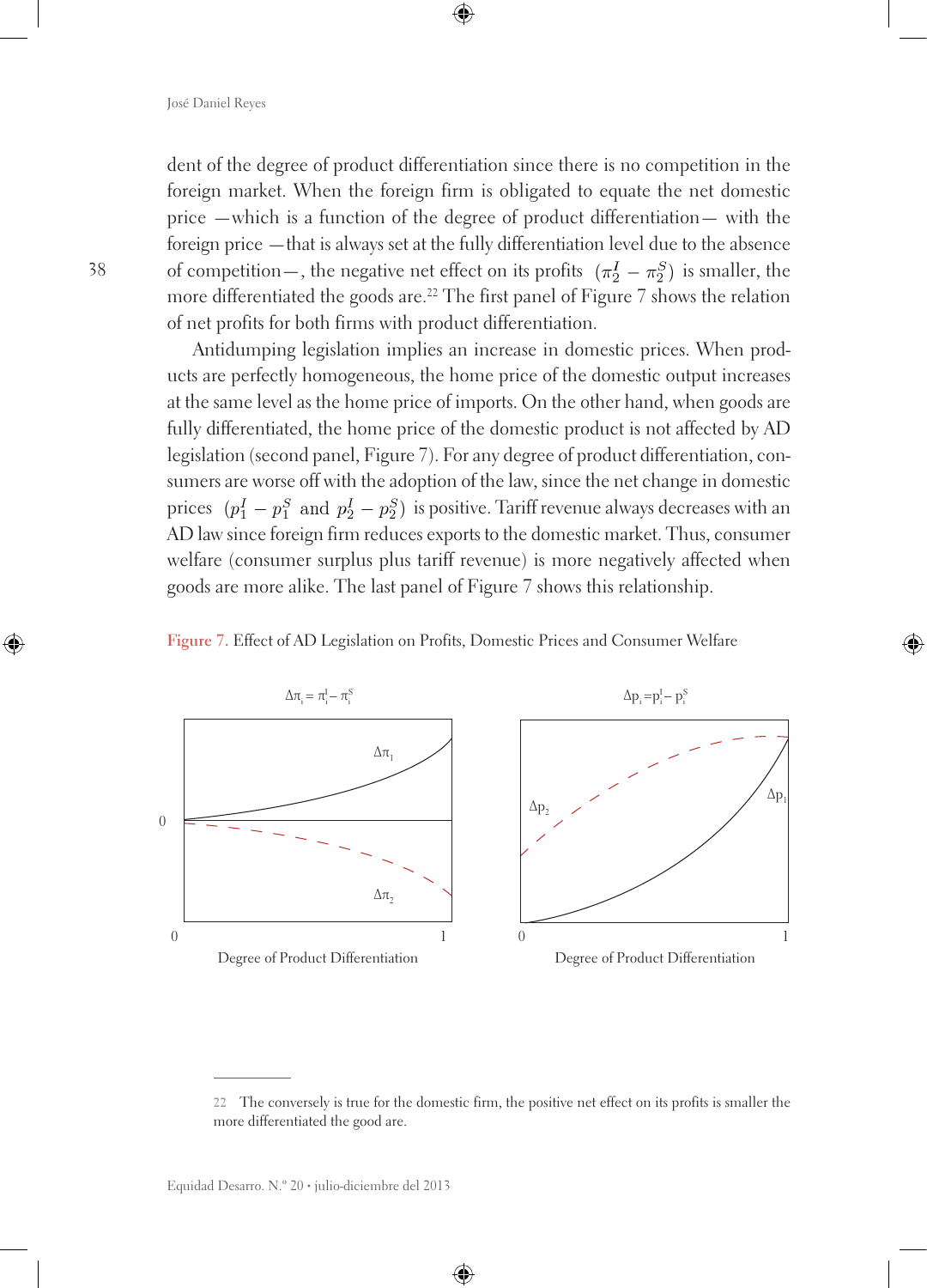

Source: Own elaboration.

Having explained the solution of the model with homogeneous goods, we should analyze the effect of a progressive movement towards product differentiation and its impact on the timing of adoption. Consider a situation where the bound tariff is equal to the threshold tariff for adoption with homogeneous goods (called τ*' <sup>c</sup>*=1), and compare this result with the first-stage solution (same bound tariff) with some degree of product differentiation.<sup>23</sup> Recall that the government decides to enact AD legislation at the point where the positive domestic profits' effect just match the negative consumer welfare's effect of switching to integrated markets. When goods share some degree of product differentiation, a change to integrated markets entails a smaller increase of domestic profits and a lower consumer welfare losses compare to the homogeneous goods situation (Figure 7). The reduction in net domestic profits is larger than the reduction in consumer welfare losses, and thus each marginal increase in product differentiation (reduction in c) signifies that consumer welfare losses outweigh the domestic firm's gains. This implies that, at  $\bar{\tau} = \tau'_{c=1}$ , the government chooses not to switch to an AD regime. Consequently, the optimal threshold for adoption is decreasing in the degree of product differentiation (Figure 8).

**<sup>23</sup>** I assume that the change in *c* is marginal in such a way that  $\tau^I = \tau^e$  still holds.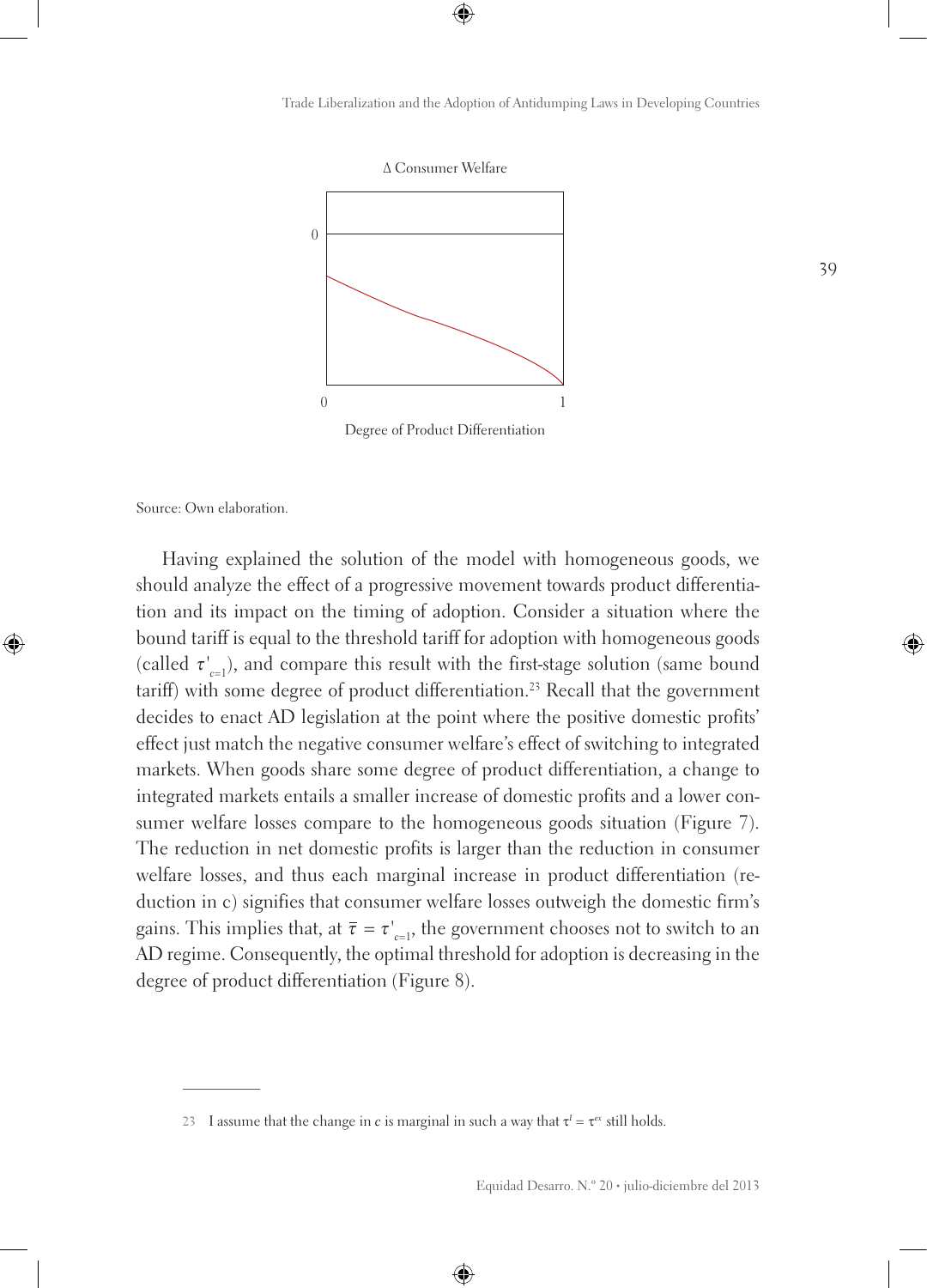

Figure 8. Degree of Product Differentiation and the Timing of the Adoption<sup>\*</sup>

\* The exercise assumes the same initial values as in Figure 6. The change in c corresponds to a decrease of product differentiation to 0.9.

Source: Own elaboration.

## **Concluding Remarks**

The reduction in tariffs that the world has witnessed in the last 40 years has led governments to resort to other mechanisms to constrain trade. Antidumping legislation, originally a privilege of the developed countries, is now the most widely used policy device worldwide. This paper proposes a theoretical framework to explain the observed heterogeneity in the time of adoption of antidumping laws in developing countries. The analysis is based on a three-stage game of trade policy determination with imperfect competition in differentiated goods, where tariffs are exogenously bound due to multilateral trade rounds.

Trade policy is the result of the government analysis to resolve trade-offs between surpluses of domestic market participants. On one hand, the boost in import competition created by tariff reductions decreases producer surplus, while increasing consumer surplus. On the other hand, an adoption of AD legislation decreases inter-firm rivalry to the benefit of the domestic firm and to the disfavor of the consumer welfare. In a trade liberalization episode where the potential lobby for protection is reflected in the government's objective function, it is shown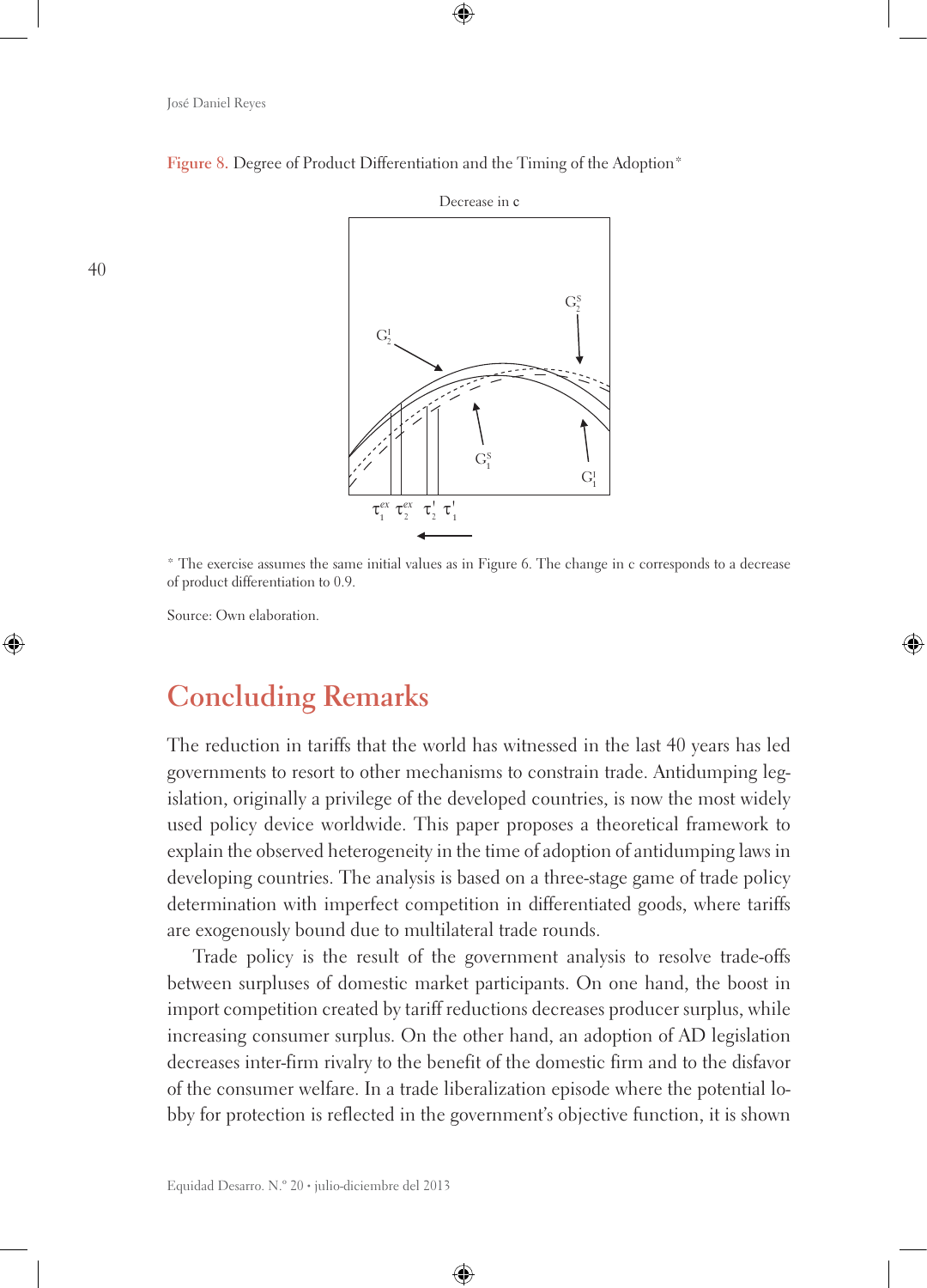that the implementation of AD legislation is the government's best response when multilateral bound tariffs reach a sufficiently low threshold.

This threshold for adoption among developing countries depends on three idiosyncratic factors. Countries with high lobbying pressure for protection enact AD legislation sooner because the government cares more about the negative impact that trade liberalization bears for domestic producers. A government in a relatively small domestic market delays the enactment of AD legislation to prevent exit from the foreign firm due to the requirement of integrated markets. Finally, since the degree of product differentiation is inversely related to the intensity of competition in the domestic market and, thus, to the level of domestic profits, AD laws are approved sooner when trade is performed in more homogeneous goods.

## **Acknowledgments**

I am grateful to Rod Ludema, Maurizio Zanardi, and João Macieira for helpful comments. This paper has also benefited from discussions with Meredith Crowley, Justin Pierce, Jorge Fernandez and seminar participants at the 2010 Eastern Economic Association Conference. Any opinions and conclusions expressed herein are those of the author and do not necessarily represent the views of the World Bank, its Board of Directors or the countries that they represent. Any remaining errors are my responsibility.

## **References**

- Anderson, S., Schmitt, N. & Thisse, J. F. (1995). Who Benefits From Antidumping Legislation? *Journal of International Economics*, 38, 321-337.
- Anderson, S. & Schmitt, N. (2003). Non-Tariff Barriers and Trade Liberalization. *Economic Inquiry*, 41, 80-97.
- Baldwin, R. (1987). Politically Realistic Objective Functions and Trade Policy. *Economics Letters*, 24, 287-90.
- Bernhofen, D. (2001). Product Differentiation, Competition, and International Trade. *Canadian Journal of Economics*, 34(4), 1010-1023.
- Bian, J. & Gaudet, G. (1997). Anti-dumping Laws and Oligopolistic Trade. *Journal of Economic Integration*, 12(1), 62-86.
- Blonigen B. & Thomas Prusa. (July, 2001). *Antidumping*. NBER Working paper 8398.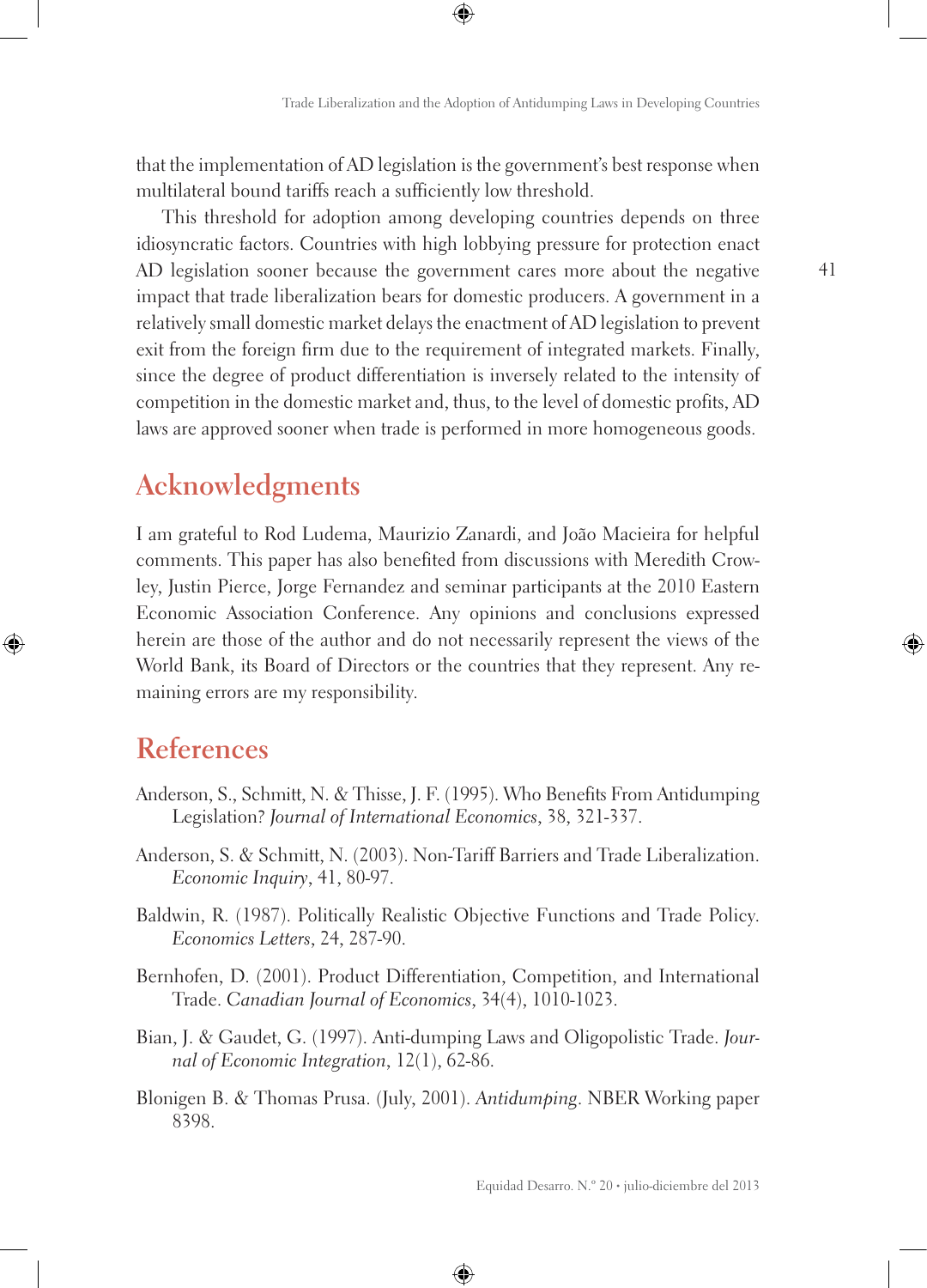- Blonigen B. & Thomas Prusa. (2003). The Cost of Antidumping: the Devil is in the Details. *The Journal of Policy reform,* 6, 233-245.
- Bown, C. P. (June, 2007). Global Antidumping Database version 3.0. *Brandeis University working paper*.
- Brander, J. (1981). Intra-industry Trade in Identical Commodities. *Journal of International Economics*, 11, 1-14.
- Brander, J. & Krugman, P. (1983). A "reciprocal Dumping" Model of International Trade*. Journal of International Economics*, 15, 313-321.
- Dixit, A. (1979). A Model of Duopoly Suggesting a Theory of Entry Barriers. *Bell Journal of Economics*, 10, 20-32.
- Feenstra, R. C. & Lewis, T. R. (1991). Negotiated Trade Restrictions with Private Political Pres- sure. *Quarterly Journal of Economics*, 106(4), 1287-308.
- Finger J. M. & Nogués, J. J. (2006). *Safeguards and Antidumping in Latin American Trade Liberalization. Fighting Fire with Fire.* A copublication of The World Bank and Palgrave Macmillan. Washington DC.
- Mayer, W. (1984). Endogenous Tariff Formation. *American Economic Review*, LXXIV (1984), 970-85.
- Miranda, J., Torres, R. & Ruiz, M. (1998). The International Use of Antidumping: 1987-1997. *Journal of World Trade*, 32(5), 5-71.
- Moore, M.O. & Suranovic, S. M. (1994). Welfare Effects of Introducing Antidumping Procedures in a Trade-Liberalizing Country. *Journal of Economic Integration*, 9 (2), 241-259.
- Moraga-González, José and Jean-Marie Viaene (2004). Dumping in Developing and Transition Economies. *CESifo working paper series*, 1356.
- Prusa, T. (1992). Why are So Many Antidumping Petitions Withdrawn. *Journal of International Economics*, 33(1-2) 1-20.
- Prusa, T. (2001). On the Spread and Impact of Anti-dumping. *The Canadian Journal of Economics*, 34(3), 591-611.
- Rosendorff, B. P. (June, 1996). Voluntary Export Restraints, Antidumping Procedure, and Domestic Politics. *American Economic Review*, 86(3), 544-561.
- Rudin, W. (1976). *Principles of Mathematical Analysis*. McGraw-Hill International Editions, Third Edition, Singapore.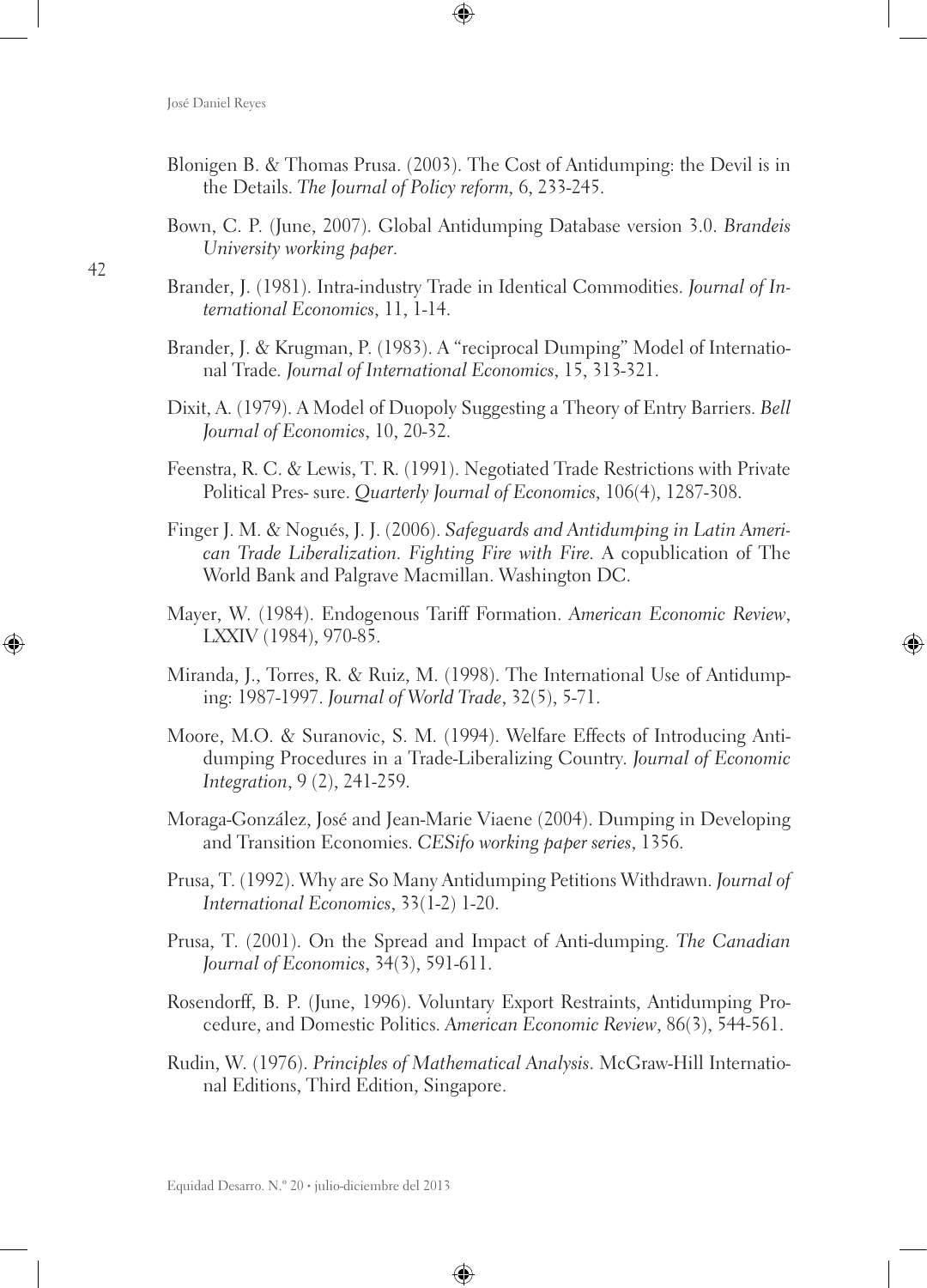- Singh, N. & Vives, X. (1984). Price and Quantity Competition in a Differentiated Duopoly. *The RAND Journal of Economics*, 15(4), 546-554.
- Vandenbussche, H. & Zanardi, M. (2008). What Explains the Proliferation of Antidumping Laws? *Economic Policy*, 23(53), 93-108.
- Zanardi, M. (2004). Anti-dumping: What are the Numbers to Discuss at Doha? *The World Economy,* 27(3), 403-433.
- Zanchettin, P. (2006). Differentiated Duopoly with Asymmetric Costs: New Results from a Seminal Model. *Journal of Economics and Management,* 15(4). 999-1015.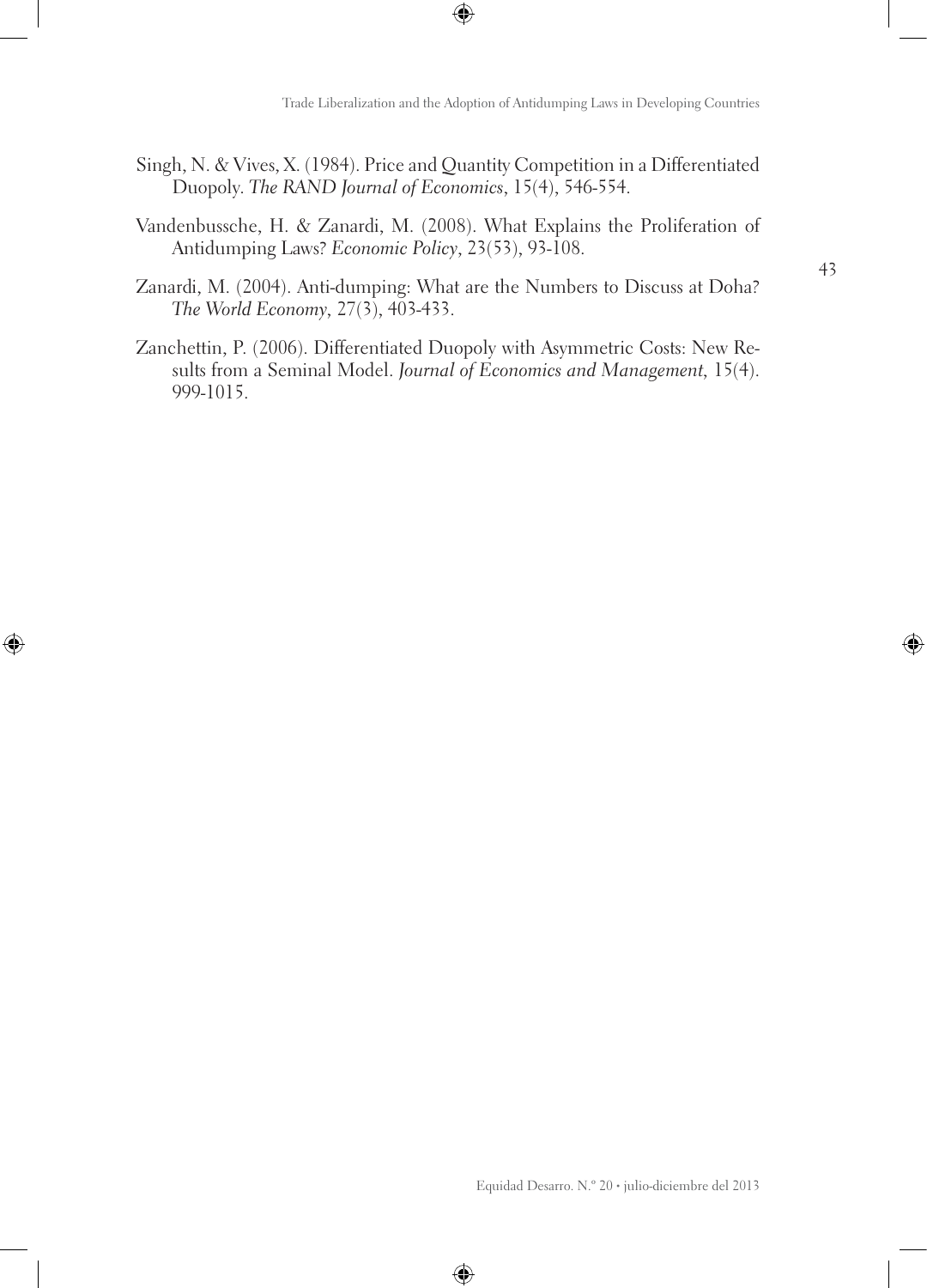# **Appendix**

44

### **Proof of Proposition 2**

- 1. Primitive assumptions of the model.  $\lambda > 1$ ,  $\alpha > 0$ ,  $\alpha^* > 0$ , and  $1 \leq \frac{\alpha^*}{\alpha} \leq 1.3025$ . The upper bound of the relative foreign market size is given by equation 11.
	- 2.  $G'(\tau^{\alpha}) > G^{s}(\tau^{\alpha})$ : The government objective function evaluated at the exit tariff is greater with integrated markets than with segmented markets.

Let  $\Delta G = G^{\text{I}}(\tau^{\text{ex}}) - G^{\text{S}}(\tau^{\text{ex}})$ . By means of contradiction I will show that  $\Delta G > 0$ 

$$
\Delta G = \frac{a^*(2-\sqrt{2})}{144} \left[ a^* \left[ 23\sqrt{2} - 16 - \lambda(14\sqrt{2} - 16) \right] - 12a(3-2\lambda) \right]
$$

Suppose  $\Delta G \leq 0$ . Thus, the following condition must hold:

$$
\frac{a^*}{a} \le \frac{12(3-2\lambda)}{23\sqrt{2}-16-\lambda(14\sqrt{2}-16)}
$$

Since  $\leq \frac{a^*}{a}$ , then  $1 < \frac{12(3-2\lambda)}{23\sqrt{2}-16-\lambda(14\sqrt{2}-16)}$ 

Solving this inequality,  $\lambda \leq \frac{52-3\sqrt{2}}{40-14\sqrt{2}}$  0.9640, which is a contradiction because  $\lambda > 1$ . Thus  $\Delta G > 0$ .

3.  $G^{s}(\tau^{s}) > G^{t}(\tau^{ex})$ : The government prefers segmented markets and the optimal tariff rather than integrated markets and the exit tariff.

Let 
$$
\Delta G = G^{s}(\tau^{s}) - G^{l}(\tau^{\alpha})
$$
.  
\n
$$
\Delta G = \frac{a^{2}}{2} \left[ \frac{(\lambda - \frac{3}{2})^{2}}{11 - 2\lambda} \right] + \left[ \frac{a^{*}}{8} \right]^{2} \left[ 75 - 52\sqrt{2} - \lambda(34 - 24\sqrt{2}) \right]
$$
\n
$$
+ \frac{aa^{*}}{16} \left[ \lambda(6\sqrt{2} - 8) - 9\sqrt{2} + 12 \right]
$$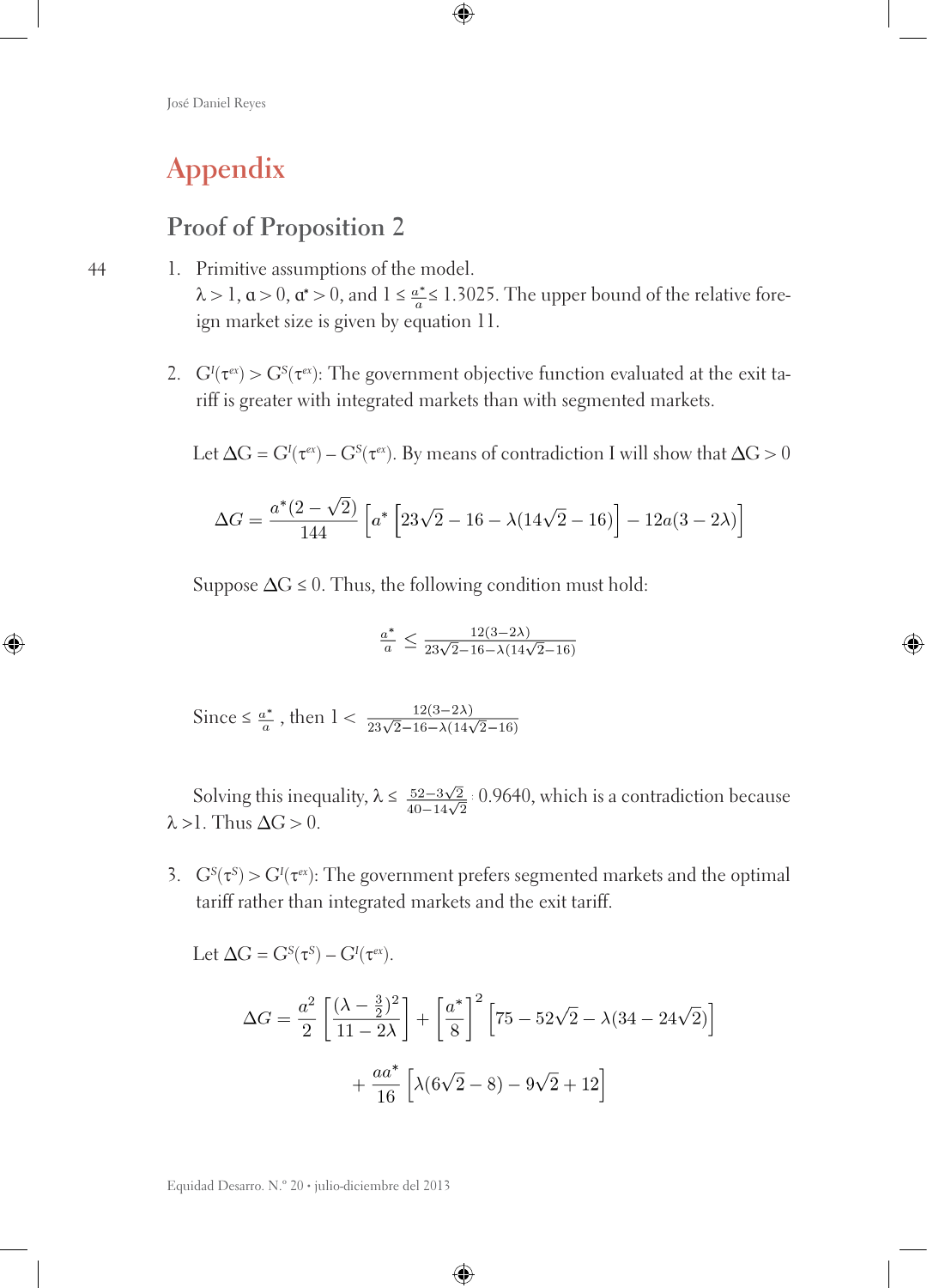Since  $a > 0$ , I can divide  $\Delta G$  by  $a^2$  without changing the sign of this expression. Below each component of the next equation is the condition for it to be positive.

$$
\frac{\Delta G}{a^2} = \underbrace{\left[\frac{(\lambda - \frac{3}{2})^2}{2(11 - 2\lambda)}\right]}_{\lambda < \frac{11}{2} = 5.5} + \underbrace{\frac{a^*}{8a}\right]^2 \underbrace{\left[75 - 52\sqrt{2} - \lambda(34 - 24\sqrt{2})\right]}_{\lambda < \frac{75 - 52\sqrt{2}}{32 - 24\sqrt{2}} = 24.8} + \frac{a^*}{16a} \underbrace{\left[\lambda(6\sqrt{2} - 8) - 9\sqrt{2} + 12\right]}_{\lambda > \frac{9\sqrt{2} - 12}{6\sqrt{2} - 8} = 1.5}
$$
\n(45)

It is easy to see that in interval  $1 < \lambda \leq 1.5$ , the second term outweighs the third term. Thus, the first term determines the sign of the equation; therefore, I need the restriction  $1 < \lambda < 5.5$  for  $\Delta G > 0.^{24}$ 

4.  $G^{S}(\tau)$  is strictly concave and  $\tau^{\epsilon x} < \tau^{S}$ : Since the exit tariff is to the left of the optimal tariff in segmented markets, *GS* (τ) is increasing between τ*ex* and τ*<sup>S</sup>* .

$$
\frac{\partial^2 G^S(\tau)}{\partial^2 \tau} = \frac{2}{9}\lambda - \frac{11}{9} < 0
$$
 because, by step 3,  $l < \lambda < 5.5$ .

 $\tau^S=\frac{a(2\lambda+1)}{11-2\lambda}$  and  $\tau^{ex}=\frac{a}{2}-\frac{a^*(5\sqrt{2}-4)}{8}$  . By means of contradiction suppose that  $\tau^{ex} \geq \tau^{S}$ , thus:

$$
\frac{a^*}{a} \le \frac{4}{5\sqrt{2}-1} - \frac{8(2\lambda+1)}{(5\sqrt{2}-4)(11-2\lambda)}
$$

Since  $1 \leq \frac{a^*}{a}$ 

$$
1 \le \frac{4}{5\sqrt{2}-1} - \frac{8(2\lambda+1)}{(5\sqrt{2}-4)(11-2\lambda)}
$$

**<sup>24</sup>** Conceptually, it means that government's valuation of local profits cannot be so high to begin with so it prefers to set an AD legislation when tariffs are not constrained by any trade agreement. Recall that the status-quo regime is no AD legislation.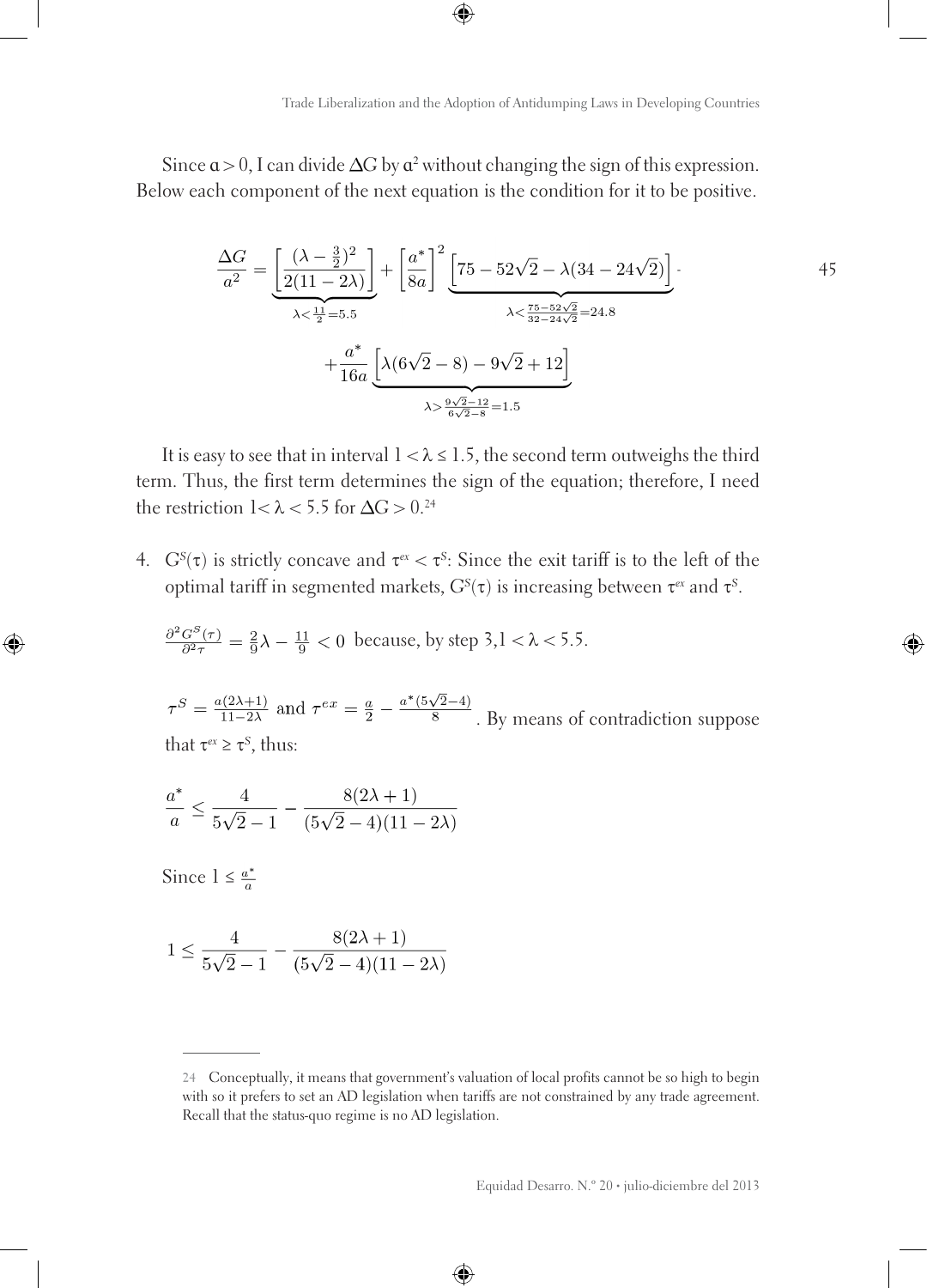Solving this inequality,  $\lambda \leq 0.12$ , which is a contradiction because  $\lambda < 1$ . Thus  $\tau^{ex} < \tau^{S}$ .

5. By steps 2 and 3,  $G^{s}(\tau^{\alpha}) < G^{t}(\tau^{\alpha}) < G^{s}(\tau^{s})$ . By step 4,  $G^{s}(\tau)$  is increasing in the interval [τ*ex*, τ*<sup>S</sup>* ]. Then, by the intermediate value theorem, there exists  $\tau' \in (\tau^{\text{ex}}, \tau^{\text{S}})$  such that  $G^{\text{S}}(\tau') = G'(\tau^{\text{ex}})$ . For the proof of the intermediate value theorem see Rudin (1976), Theorem 4.23, p; 93.

**OED** 

### **Proof of proposition 3**

1. <sup>τ</sup>*' is increasing in* λ.

Since  $\lambda$  shifts both segmented markets and integrated markets government functions by the same proportion, and since  $\tau^{ex}$  does not depend on  $\lambda$ , a necessary and sufficient condition for τ*'* be increased in λ is to show that  $G(\tau^{\alpha}) = G^I(\tau^{\alpha}) - G^S(\tau^{\alpha})$  is increasing in  $\lambda$ . Since  $G^S(\tau)$  is increasing between [τ*ex*, τ*<sup>S</sup>* ], then τ*'* must be increasing in λ (see Figure 6).

$$
\Delta G = \frac{a^*(2-\sqrt{2})}{144} \left[ a^* \left[ 23\sqrt{2} - 16 - \lambda (14\sqrt{2} - 16) \right] - 12a(3-2\lambda) \right]
$$

$$
\frac{\partial \Delta}{\partial \lambda} = \frac{a^*(2-\sqrt{2})}{144} \left[ 24a - (14\sqrt{2} - 16)a^* \right]
$$

I show that this expression is positive by a contradiction. Divide this equation by ɑ and suppose it is non-positive, thus,

$$
\[24 - (14\sqrt{2} - 16)\frac{a^*}{a}\] \le 0
$$

$$
6.32 = \frac{24}{14\sqrt{2} - 16} \le \frac{a^*}{a}
$$

Which is a contradiction since  $1 \leq \frac{a^*}{a} \leq 1.3025$ . Therefore,  $\Delta G(\tau^{ex}) \leq 0$  and  $\tau'$  is increasing in  $\lambda$ .

**OED**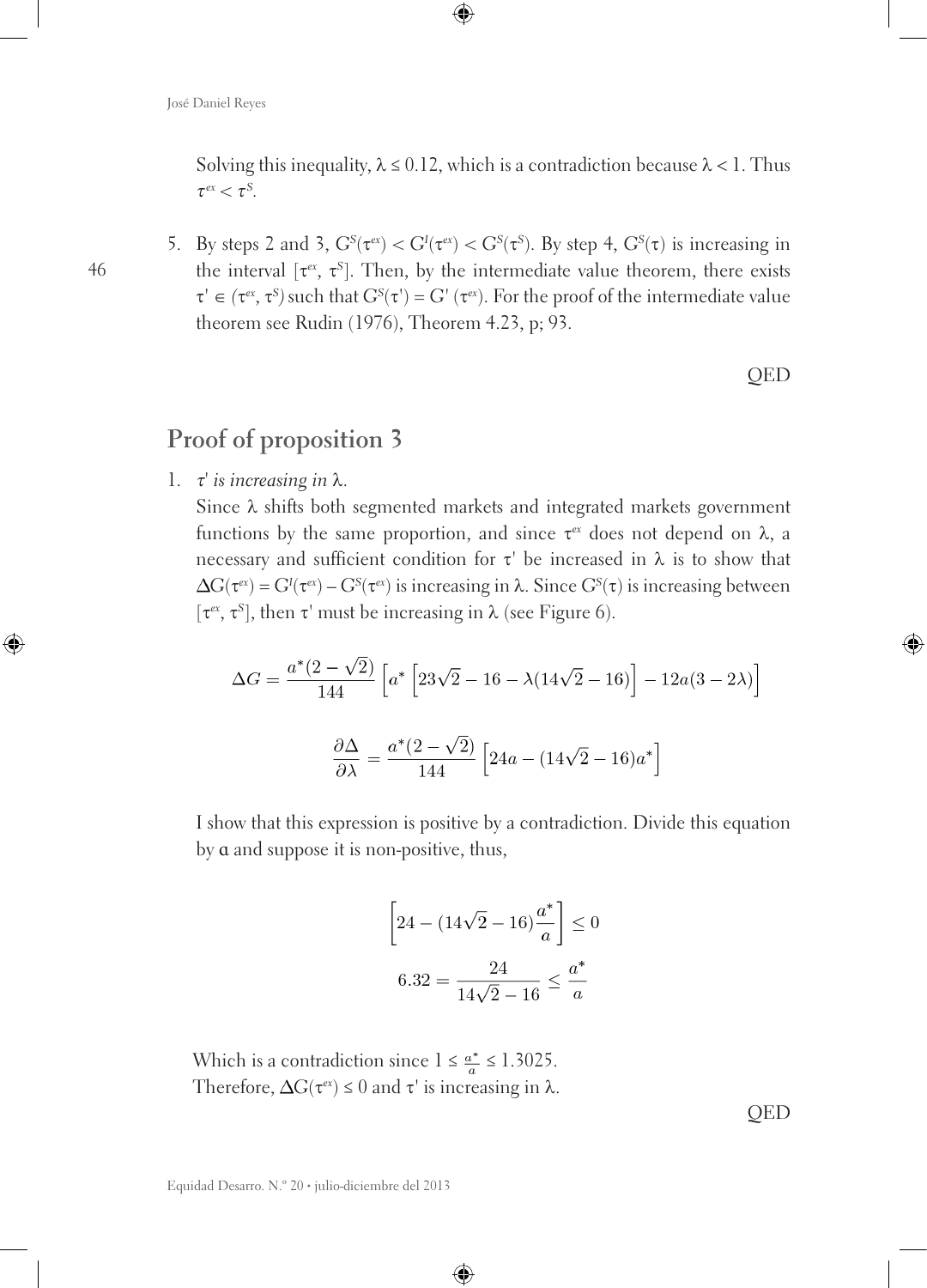2.  $\tau$ <sup>*'*</sup> *is increasing in*  $\frac{a^*}{a}$ *.* 

Suppose that *a* is a constant and  $a^*$  changes. Thus I need to show that  $\tau'$  is decreasing in *ɑ* .

*GS* (τ) does not depend on *ɑ* . Thus, a sufficient and necessary condition for τ*'*  be decreased in  $a^*$  is that  $\tau^{ex}$  is decreasing in  $a^*$  (see Figure 6).

$$
\tau^{ex} = \frac{a(2-c)}{2} - a^* \left[ \sqrt{2} - 1 - \frac{c^2}{8} (3\sqrt{2} - 4) \right]
$$

$$
\frac{\partial \tau^{ex}}{\partial a^*} = - \left[ \sqrt{2} - 1 - \frac{c^2}{8} (3\sqrt{2} - 4) \right]
$$

This expression is negative for any degree of product differentiation. Suppose it is not, then  $\sqrt{2}-1-\frac{e^2}{8}(3\sqrt{2}-4) \le 0$ , which implies  $3.69 = \left[\frac{8(\sqrt{2}-1)}{3\sqrt{2}-4}\right]^{\frac{1}{2}} \le c$ ; which is a contradiction because  $0 \le c \le 1$ . Therefore,  $\tau'$  is decreasing in  $a^*$ . Suppose that  $a^*$  is a constant and  $a$  changes. Thus I need to show that  $\tau'$  is increasing in *ɑ*.

Again this implies that τ*ex* must be increasing in *ɑ*

$$
\tau^{ex} = \frac{a(2-c)}{2} - a^* \left[ \sqrt{2} - 1 - \frac{c^2}{8} (3\sqrt{2} - 4) \right]
$$

$$
\frac{\partial \tau^{ex}}{\partial a} = \frac{(2-c)}{2} > 0
$$

Which is positive for  $0 \leq c \leq 1$ .

QED

47

3. <sup>τ</sup>*' is increasing in c*.

A change in *c* shifts both government objective functions and the exit tariff. A necessary and sufficient condition for τ*'* be increased in *c* is to show that  $τ<sup>ex</sup>$  and Δ*G*(τ<sup>*ex*</sup>) = *G<sup>I</sup>*(τ<sup>*ex*</sup>) – *G<sup>S</sup>*(τ<sup>*ex*</sup>) are decreasing in *c*. Since *G<sup>S</sup>*(τ) is increasing between  $[\tau^{\epsilon x}, \tau^S]$  then  $\tau'$  must be increasing in *c* (see Figure 8).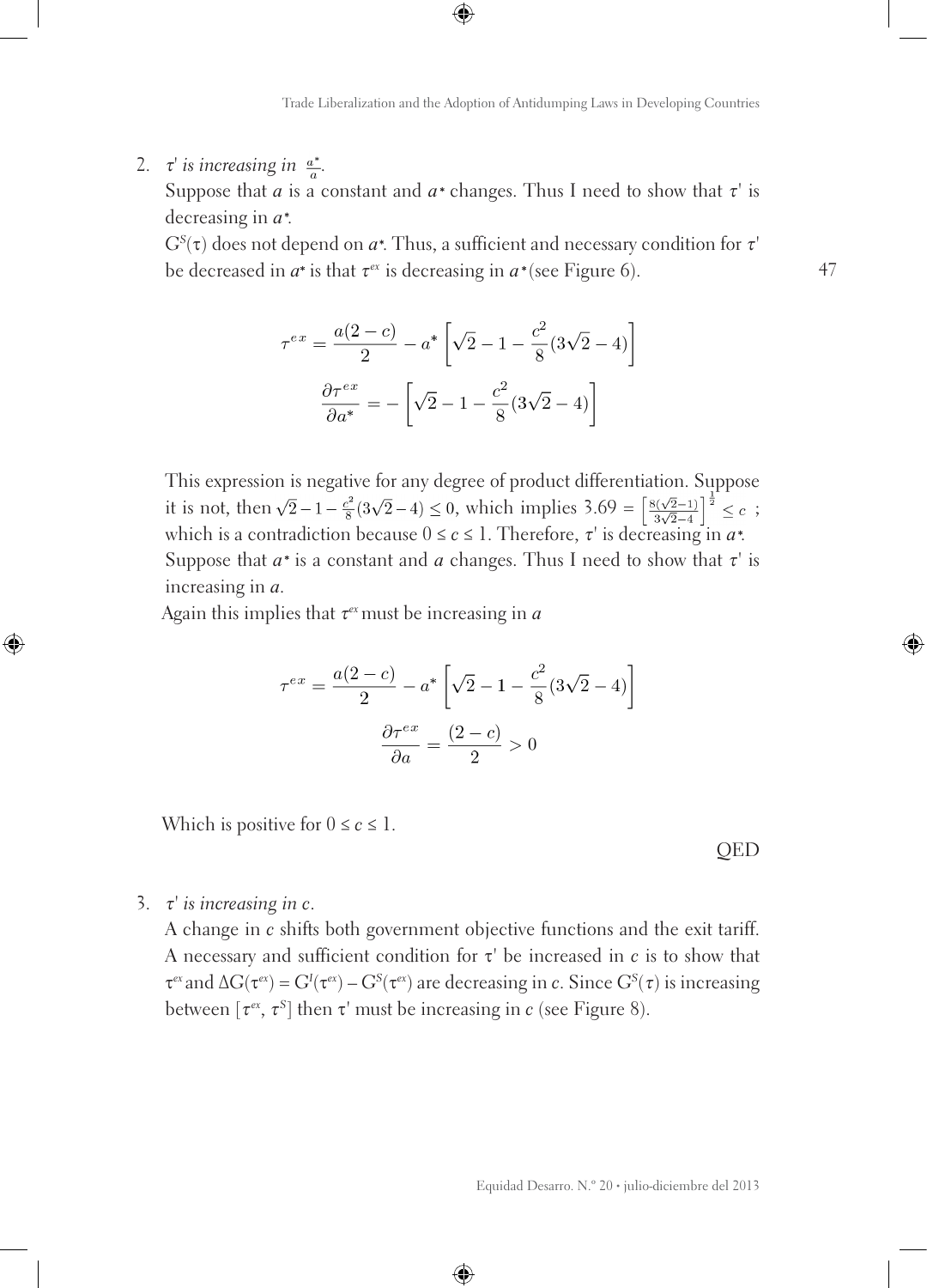Recall that the relative size of the foreign market must the following condition  $1 \leq \frac{a^*}{a} \leq \frac{4(2-c)}{8(\sqrt{2}-1)-c^2(3\sqrt{2}-4)}$ . This implies 1.3025  $\leq \frac{a^*}{a} \leq 2.4142$ . Furthermore,

assume a small deviation from  $c=1$  such that  $\tau^{\rm I}$  =  $\tau^{\rm ex}$  still holds.<sup>25</sup>

■ *τ<sup>ex</sup>* is decreasing in *c* 

$$
\tau^{ex} = \frac{a(2-c)}{2} - a^* \left[ \sqrt{2} - 1 - \frac{c^2}{8} (3\sqrt{2} - 4) \right]
$$

$$
\frac{\partial \tau^{ex}}{\partial c} = -\frac{a}{2} + \frac{ca^*}{4} \left[ 3\sqrt{2} - 4 \right]
$$

$$
\frac{\partial \tau^{ex}}{\partial c} < 0 \text{ implies } \frac{a^*}{a} < \frac{2}{c(3\sqrt{2}-4)}. \text{ Since } 1 \le \frac{a^*}{a}, \text{ then } 1 < \frac{2}{c(3\sqrt{2}-4)} = 8.2426. \text{ Given that } 0 \le c \le 1, \text{ this condition holds.}
$$

 $\blacksquare$   $G(\tau^{ex})$  is decreasing in *c G*( $\tau^{ex}$ ) can be written as *G*( $\tau^{ex}$ ) = *AB*, where

$$
A = \frac{1}{16} \left[ c^4 a^* \left[ 3\sqrt{2} - 4 + 2\lambda \left( 4\sqrt{2} - 3 \right) \right] + 4c^3 a \left( 2\lambda + 1 \right) + 2c^2 a^* \left[ 2 - \sqrt{2} + 2\lambda \left( 5\sqrt{2} - 6 \right) \right] + 16ca \left( 1 + 2\lambda \right) + 8a^* \left( 3\sqrt{2} - 2 \right) + 64a \right] > 0
$$
  

$$
B = -a^* \left[ 2 - \sqrt{2} \right] \left[ \frac{c+2}{c-2} \right]^2 < 0
$$

$$
\frac{\partial A}{\partial c} = \frac{1}{16} \left[ 4c^3 a^* \left[ 3\sqrt{2} - 4 + 2\lambda \left( 4\sqrt{2} - 3 \right) \right] + 12c^2 a (2\lambda + 1) + 4ca^* \left[ 2 - \sqrt{2} + 2\lambda \left( 5\sqrt{2} - 6 \right) \right] + 16a (1 + 2\lambda) \right] > 0
$$

<sup>25</sup> Comparing equations 10 and 12 it is possible to find a threshold  $\bar{c}$  such that  $τ^{\alpha} ≤ τ^{\prime}$ . This condition is quiet cumbersome to be written here but it is available for the interested reader.